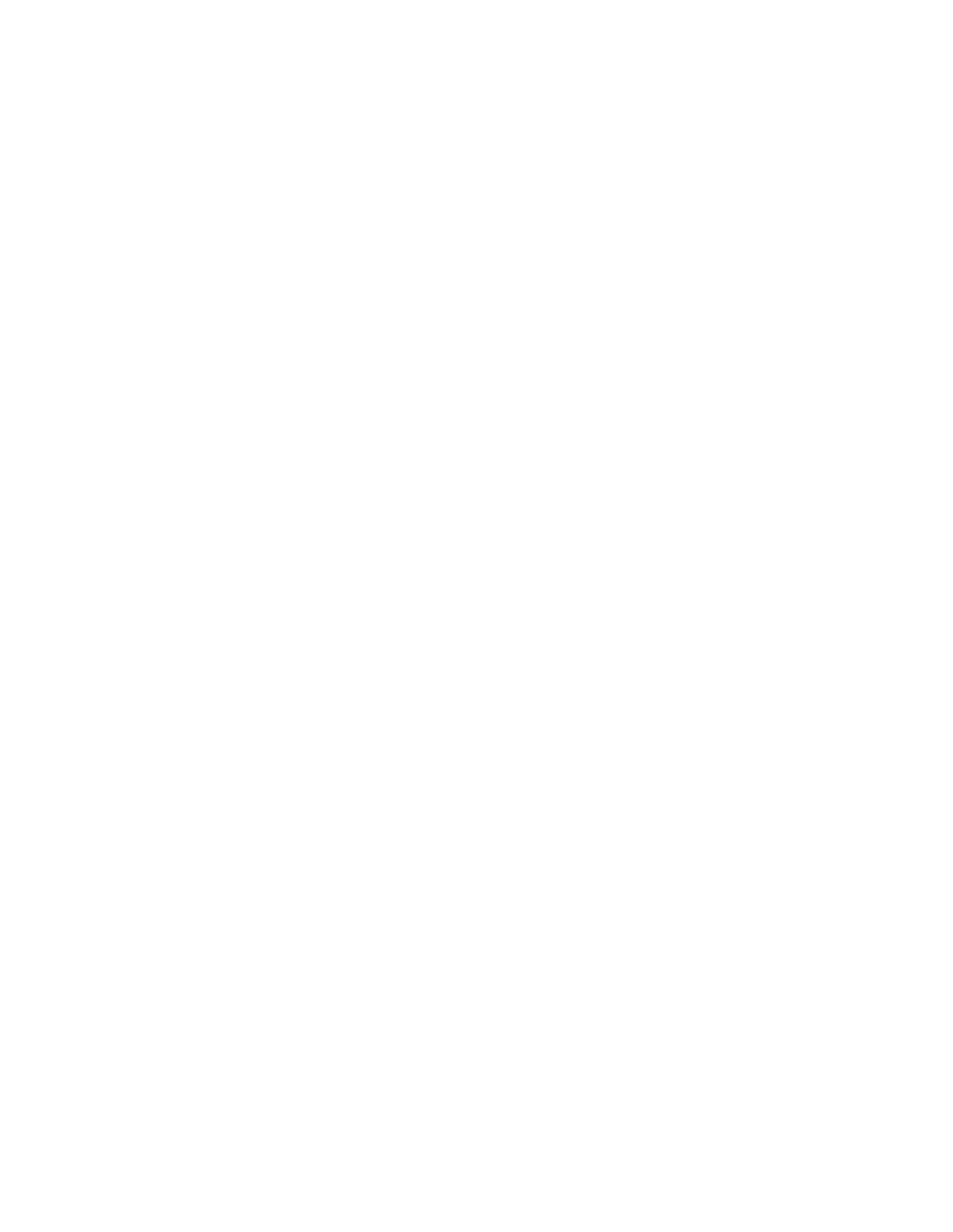By Leslie Hsu, Amanda N. Liford, and Grace C. Donovan

Open-File Report 2022–1034

**U.S. Department of the Interior U.S. Geological Survey**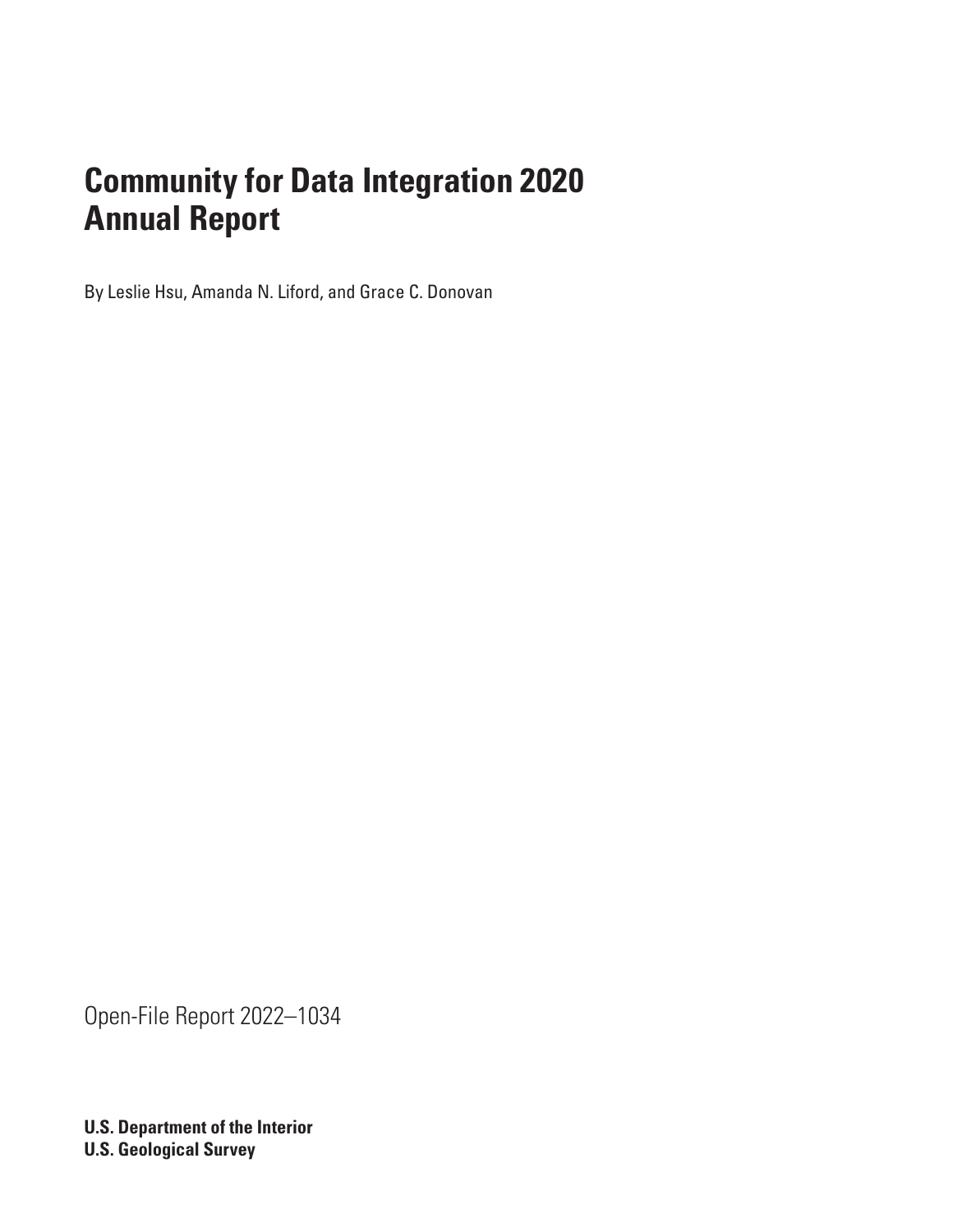## U.S. Geological Survey, Reston, Virginia: 2022

For more information on the USGS—the Federal source for science about the Earth, its natural and living resources, natural hazards, and the environment—visit https://www.usgs.gov or call 1–888–ASK–USGS.

For an overview of USGS information products, including maps, imagery, and publications, visit https://store.usgs.gov/.

Any use of trade, firm, or product names is for descriptive purposes only and does not imply endorsement by the U.S. Government.

Although this information product, for the most part, is in the public domain, it also may contain copyrighted materials as noted in the text. Permission to reproduce copyrighted items must be secured from the copyright owner.

Suggested citation:

Hsu, L., Liford, A.N., and Donovan, G.C., 2022, Community for data integration 2020 annual report: U.S. Geological Survey Open-File Report 2022–1034, 16 p., [https://doi.org/10.3133/ofr20221034.](https://doi.org/10.3133/ofr20221034)

ISSN 2331-1258 (online)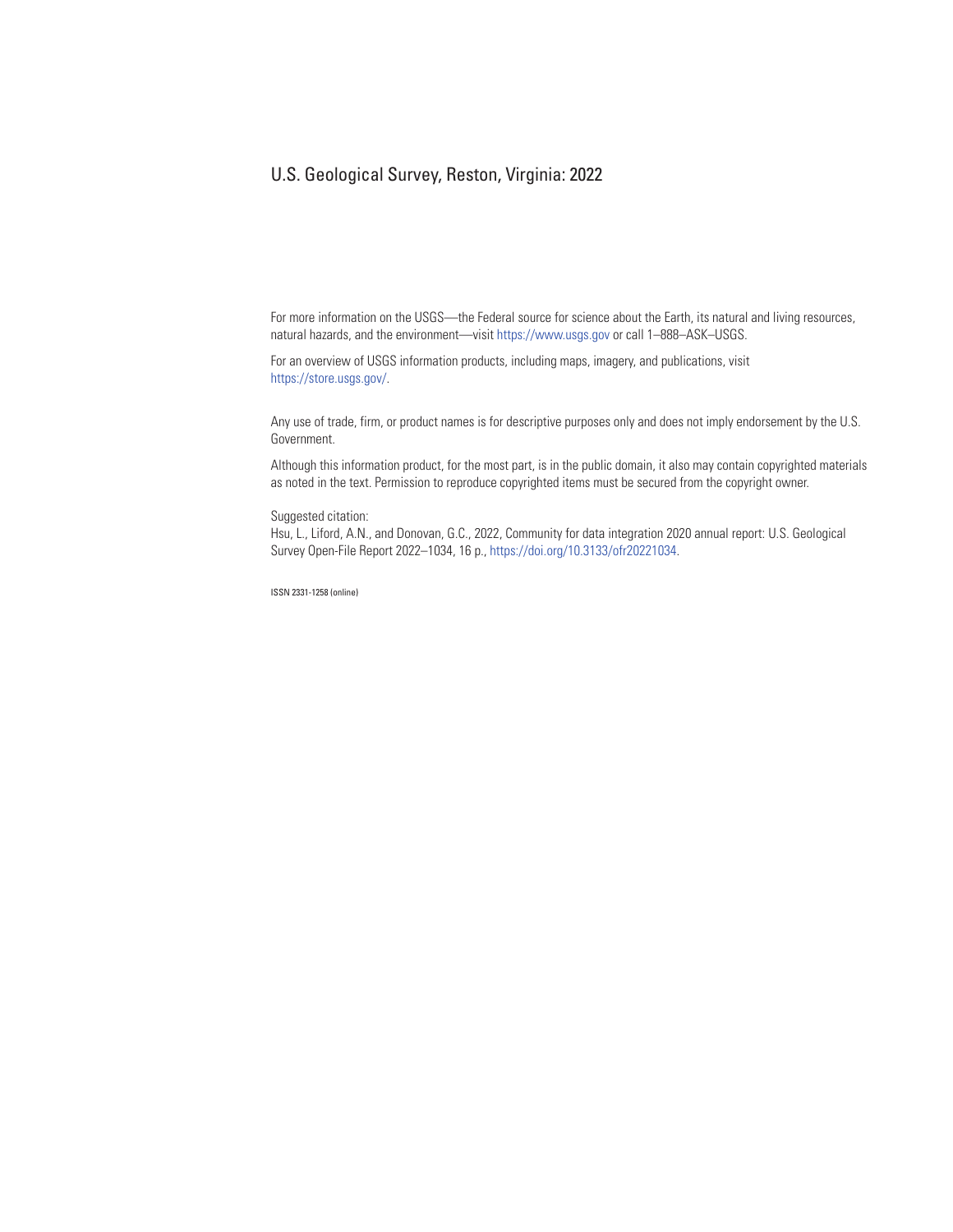## **Contents**

## **Figures**

| 1. Pie chart showing membership affiliations of the Community for Data        |  |
|-------------------------------------------------------------------------------|--|
|                                                                               |  |
| 2. Community for Data Integration monthly meeting attendance growth, fiscal   |  |
| 3. Community for Data Integration collaboration area names and what they do 6 |  |

## **Tables**

| 1. Monthly Community for Data Integration (CDI) forum presentations from fiscal         |  |
|-----------------------------------------------------------------------------------------|--|
| 2. Active Community for Data Integration collaboration areas during fiscal year         |  |
| 3. Overview of the Community for Data Integration projects funded in fiscal year 2020 8 |  |

# **Abbreviations**

| CDI         | <b>Community for Data Integration</b>         |
|-------------|-----------------------------------------------|
| eDNA        | environmental deoxyribonucleic acid           |
| <b>FAIR</b> | findable, accessible, interoperable, reusable |
| FY.         | fiscal year                                   |
| <b>IROS</b> | <b>Inland Riverine Oil Spill</b>              |
| <b>USGS</b> | U.S. Geological Survey                        |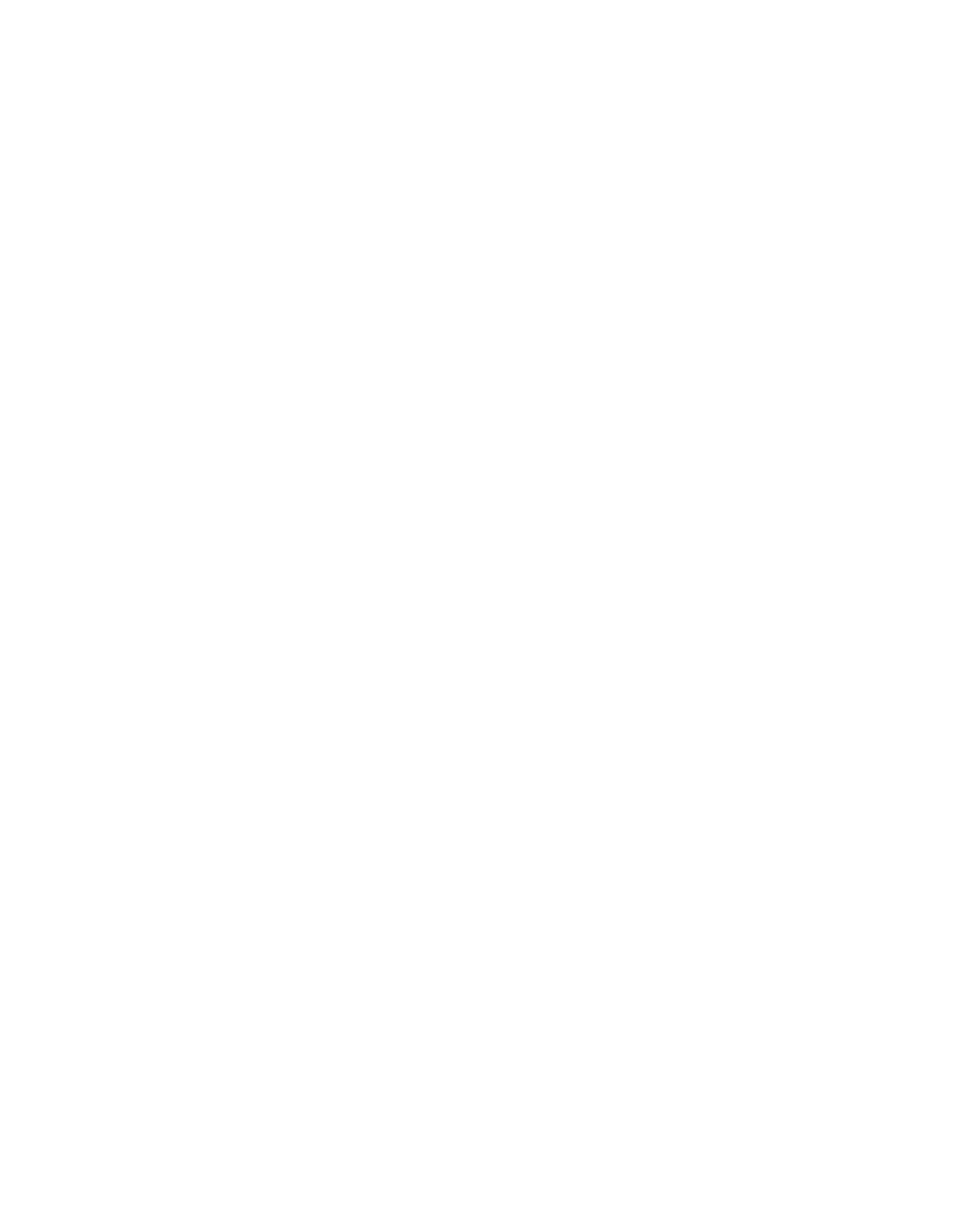<span id="page-6-2"></span>By Leslie Hsu, Amanda N. Liford, and Grace C. Donovan

## <span id="page-6-0"></span>**Abstract**

The Community for Data Integration is a community of practice whose purpose is to advance the data integration capabilities of the U.S. Geological Survey. In fiscal year 2020, the Community for Data Integration held 11 monthly forums, facilitated 13 collaboration areas, and supported 13 projects. The activities supported the broad U.S. Geological Survey priority of producing building blocks for doing integrated predictive science. Specifically, the activities supported tools and methods for findable, accessible, interoperable, and reusable (FAIR) data and wildland fire and water prediction. Through these efforts, community members were informed of new and emerging technologies and data topics that helped them accomplish their professional responsibilities.

## <span id="page-6-1"></span>**Introduction**

"The Community for Data Integration (CDI) community of practice builds the U.S. Geological Survey's (USGS) knowledge base for data integration in the Earth and biological sciences. The CDI accomplishes this objective by creating an environment to help members of the community increase their expertise in all aspects of working with scientific data. The CDI focuses on providing a space to share information across disciplines and organizational structures, invigorating cross-boundary communication. Through these efforts, community members are informed of new and emerging technologies and topics that may help them in their varied professional and personal responsibilities." [\(Hsu and Liford, 2021](#page-14-1), p. 1)

At the end of fiscal year (FY) 2020, the CDI had 1,686 members, an increase of 25 percent in 1 year. Members included USGS employees, USGS contractors, and members from academia, non-profits, commercial companies, and other State, Federal, and international organizations ([fig.](#page-6-3) 1). The roles that members serve in their organizations include data managers, data scientists, research scientists, software developers, managers, and other practitioners.

The CDI acts as a connection point between grassroots practitioner efforts and USGS executive leadership priorities. The major types of CDI activities described in this report include

- Monthly virtual forums for all the CDI,
- Smaller, more targeted collaboration area meetings,
- Special events and training, and
- An annual proposals process.

While CDI activities and topics are driven by member needs, yearly themes for the proposal process are chosen by CDI's executive sponsors (members of the USGS Executive Leadership Team) to align with current USGS science goals. The themes requested for FY 2020 proposals include (1) tools and methods supporting wildland fire and water prediction, (2) producing findable, accessible, interoperable, and reusable (FAIR) data and tools, and (3) reusing or repurposing modular tools such as those that were developed by previous CDI projects.

A key component of the CDI community is the emphasis on dynamic and engaging activities aimed to build the capacity of members of all career stages. Programming is focused on innovation and communication between CDI members who may not otherwise cross paths in their professional duties. To plan and support valuable CDI activities, community facilitators are specifically tasked with collecting input and ideas from the community and implementing those ideas. In FY 2020, facilitation was done by 3 partially-supported USGS employees (about 1.25 full-time employees), as well as a broader group of about 30 individuals that volunteered their time to run collaboration area activities. The CDI seeks out new, interactive methods for skill-building, not only in members' scientific methods, but in how they learn, share, and collaborate. This is how the CDI fills a need in the practitioners' quest for exemplary Earth science data collection, management, analysis, and publication. The following sections explain in more detail the events, outputs, and impact of the CDI community of practice during FY 2020.



<span id="page-6-3"></span>**Figure 1.** Pie chart showing membership affiliations of the Community for Data Integration as of September 2020.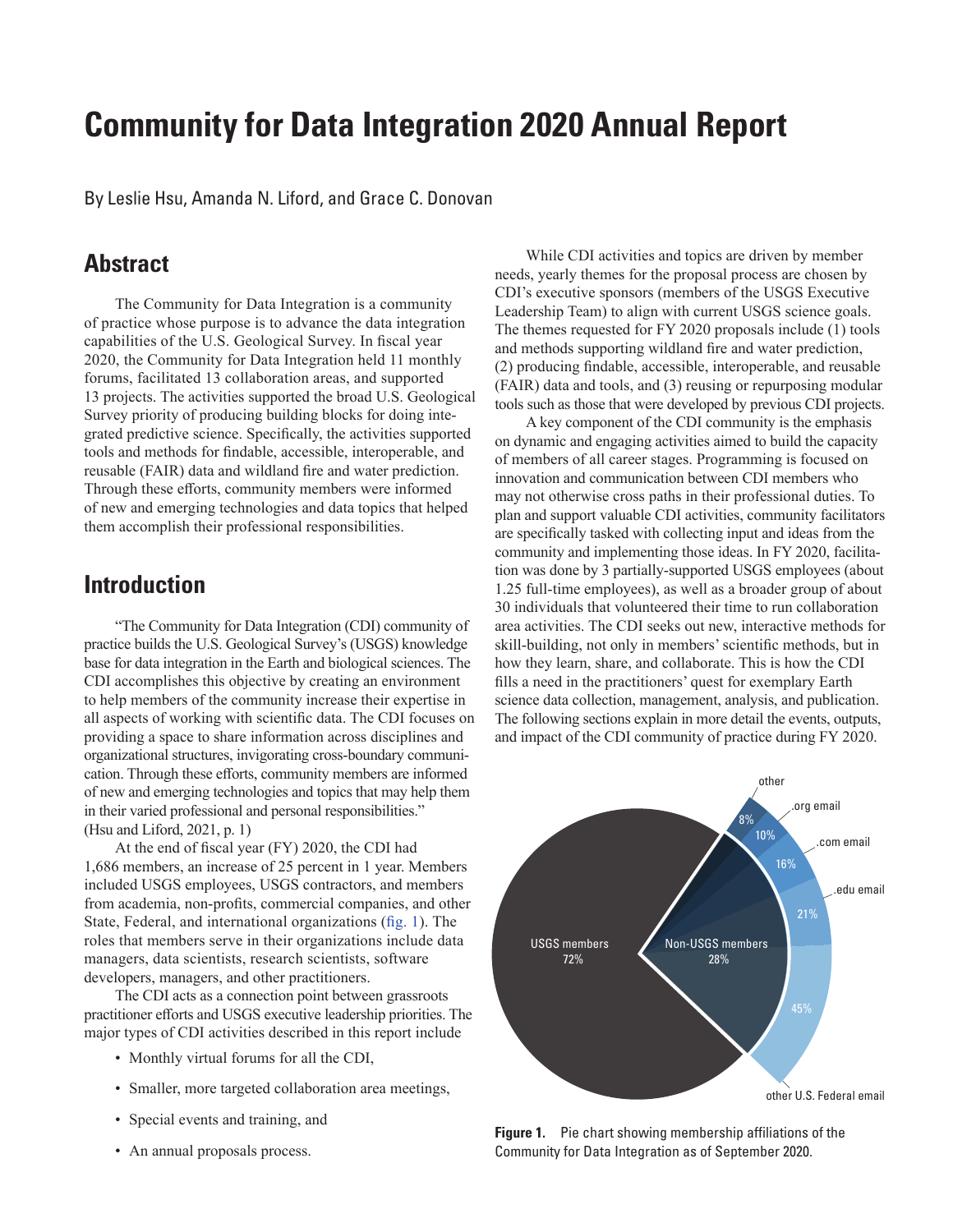## <span id="page-7-2"></span><span id="page-7-0"></span>**Monthly Forums**

The CDI monthly virtual forums are 90-minute online meetings that inform members about new tools, best practices, standards, and policies within the Earth and biological sciences community. The monthly forums foster interdisciplinary interaction, create opportunities for collaborative learning, and promote communication between all CDI members, including USGS leadership sponsors.

Topics from FY 2020 included visualization tools, the open-source Pangeo framework, and a project evaluating the portfolio of USGS Water Mission Area web applications. There were 13 presentations on the outputs from FY 2019 funded CDI projects. A new segment called "CDI Pop-Up Lab" gave CDI members the opportunity to present questions, challenges, and solutions to the community for discussion. [Table 1](#page-8-0) is a comprehensive list of the presentation dates, titles, speakers and total number of attendees. CDI monthly forum participation increased by 31 percent from the previous year to an average of 147 online participants per virtual meeting. The steady increase in monthly meeting attendees illustrates the growth of the community attending these calls to learn about information and tools to help them work with their data ([fig.](#page-7-3) 2).



<span id="page-7-3"></span>**Figure 2.** Community for Data Integration monthly meeting attendance growth, fiscal year 2016–20.

## <span id="page-7-1"></span>**Collaboration Areas**

The CDI is organized into collaboration areas that form around common interests in specific topics related to data integration [\(table](#page-10-1) 2, [fig.](#page-11-1) 3). In FY 2020, three new collaboration areas were formed or started holding their activities within the CDI: Data Visualization, Inland Riverine Oil Spill, and Usability. In addition, the Citizen-Science collaboration area was rebranded to Open Innovation, to better reflect its focus. Ten other collaboration areas—Artificial Intelligence and Machine Learning, Data Management, DevOps, eDNA, Fire Science, Metadata Reviewers, Risk Research and Applications, Semantic Web, Software Development, and Technology Stack, continued their activities. All collaboration area activities are documented in appendix 1.

Collaboration area leads completed an exercise to document their group purpose and activities to describe the value and benefits of their groups. Representative answers are shown below.

#### **What is the purpose of the collaboration area?**

- Data Management—elevate the practice of data management such that it is seen as a critical part of the pursuit of science in the USGS.
- Risk—ensure USGS information is incorporated and used by decision makers to reduce loss.
- Usability—help USGS tools and services be useful.
- eDNA—improve collaboration within the community

## **Who should join?**

- Risk—anyone who wants to contribute to and learn from the community.
- eDNA and Semantic Web—anyone with an interest in the topic.
- Software Development—anyone who develops, reviews, or publicly releases code in the USGS.

## **How best can the membership collaborate?**

- Data Management—share resources and give presentations.
- Risk—attend monthly meetings and participate in the Request For Proposals.
- Usability—provide feedback on resources shared.
- Metadata Reviewers—ask questions and discuss the questions others ask.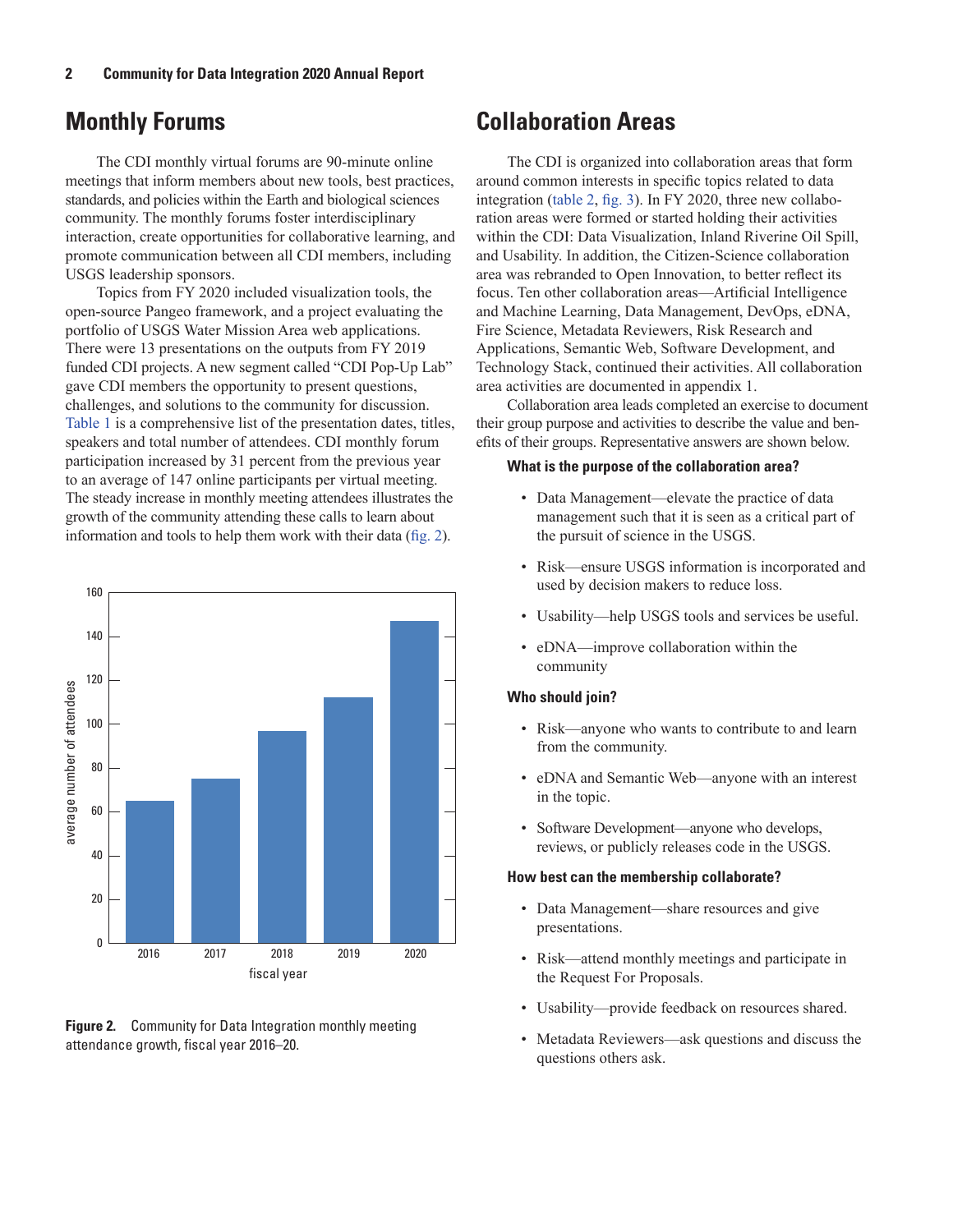#### <span id="page-8-0"></span>**Table 1.** Monthly Community for Data Integration (CDI) forum presentations from fiscal year 2020.

[DevOps, Software Development and Information Technology Operations; NCAR, National Center for Atmospheric Research; USGS, U.S. Geological Survey; eDNA, environmental deoxyribonucleic acid; FAIR, findable, accessible, interoperable and reusable; SAS, Science, Analytics, and Synthesis; NGA, National Geospatial-Intelligence Agency; GEOINT, Geospatial Intelligence; CDI, Community for Data Integration]

| <b>Date</b>       | Title(s)                                                                                                                                                     | Speaker(s)                                                                             | <b>Number of</b><br>attendees |
|-------------------|--------------------------------------------------------------------------------------------------------------------------------------------------------------|----------------------------------------------------------------------------------------|-------------------------------|
| October 9, 2019   | "Packaging Data and Software: Jupyter as a Publication Platform"                                                                                             | Keith Maull and<br>Matthew Mayernik, NCAR                                              | 112                           |
|                   | "DevOps's Role in Data integration and Delivery"                                                                                                             | David Hughes and<br>Rob Djurasaj, USGS                                                 |                               |
| November 13, 2019 | "Visualization Tools at the USGS"                                                                                                                            | Lindsay Platt, Laura DeCicco,<br>Rich Signell, Ben Letcher, and<br>Dionne Zoanni, USGS | 190                           |
| January 8, 2020   | "Application Evaluation: How to get to a Portfolio of Mission Effective<br>Applications"                                                                     | Nicole Herman-Mercer, USGS                                                             | 105                           |
|                   | "USGS Open Innovation Strategy for Crowdsourcing, Citizen Science, and<br>Competitions"                                                                      | Sophia B. Liu, USGS                                                                    |                               |
| February 2, 2020  | "Pangeo: A Flexible Open-source Framework for Scalable, Data-proximate<br>Analysis and Visualization"                                                        | Rich Signell and<br>Renee Pieschke, USGS                                               | 155                           |
| March 11, 2020    | "Subsidence Susceptibility Map for the Conterminous United States"                                                                                           | Jeanne Jones, USGS                                                                     | 109                           |
|                   | "High-Resolution, Interagency Biosurveillance of Threatened Surface<br>Waters in the United States"                                                          | Elliott Barnhart, USGS                                                                 |                               |
|                   | "National Public Screening Tool for Invasive and Non-native Aquatic<br>Species Data"                                                                         | Wesley Daniel, USGS                                                                    |                               |
| April 8, 2020     | "Open-source and Open-workflow Climate Scenarios Toolbox for<br>Adaptation Planning"                                                                         | Aparna Bamzai, USGS                                                                    | 165                           |
|                   | "Develop Cloud Computing Capability at Streamgages using Amazon Web<br>Services GreenGrass Internet of Things Framework for Camera Image<br>Velocity Gaging" | Frank Engel, USGS                                                                      |                               |
|                   | "Establishing Standards and Integrating environmental DNA (eDNA) Data<br>into the USGS Nonindigenous Aquatic Species Database"                               | Jason Ferrante, USGS                                                                   |                               |
| May 13, 2020      | "Building a Roadmap for Making Data FAIR in the U.S. Geological Survey"                                                                                      | Fran Lightsom, USGS                                                                    | 127                           |
|                   | "Implementing a Grassland Productivity Forecast Tool for the United States<br>Southwest"                                                                     | Sasha Reed, USGS                                                                       |                               |
|                   | "A Generic Web Application to Visualize and Understand Movements of<br>Tagged Animals"                                                                       | Ben Letcher, USGS                                                                      |                               |
| June 10, 2020     | "Extending ScienceBase for Disaster Risk Reduction"                                                                                                          | Joe Bard, USGS                                                                         | 172                           |
|                   | "Coupling Hydrologic Models with Data Services in an Interoperable<br>Modeling Framework"                                                                    | Rich McDonald, USGS                                                                    |                               |
|                   | "Transforming Biosurveillance by Standardizing and Serving 40 Years of<br>Wildlife Disease Data"                                                             | Neil Baertlein, USGS                                                                   |                               |
| July 8, 2020      | "It's July 2020: Do You Know What Your Data are Doing? SAS Science<br>Data Management: Contributing to USGS Progress in Management of<br>Scientific Data"    | Viv Hutchison, USGS                                                                    | 176                           |
|                   | "Field Data Collection using NGA's free and open source Mobile<br>Awareness GEOINT Environment (MAGE) and MapCache Mobile<br>Applications"                   | Justin Connelly and Ben Foster,<br>National Geospatial-Intelligence<br>Agency          |                               |
| August 12, 2020   | "Integrating Short-term Climate Forecast into a Restoration Management<br>Support Tool"                                                                      | Caitlin Andrews, USGS                                                                  | 140                           |
|                   | CDI Pop-Up Lab:                                                                                                                                              |                                                                                        |                               |
|                   | "Cloud Optimized Files and New Transfer Options"<br>"Irregular Meshes for Data Operations-Quadtrees"                                                         | Theodore Barnhart, USGS<br>Thomas Rapstine, USGS                                       |                               |
|                   | "Streamstats"                                                                                                                                                | Katharine Kolb, USGS                                                                   |                               |
|                   | "Speaking Git and code.usgs.gov"                                                                                                                             | Leslie Hsu, USGS                                                                       |                               |
|                   | "Who is in the CDI? Staff Profiles"                                                                                                                          | Leslie Hsu, USGS                                                                       |                               |
| September 9, 2020 | "Structured Data on the Web for Earth Science: Emerging Best Practices<br>and Remaining Challenges"<br>CDI Pop-Up Lab:                                       | Dave Blodgett, USGS                                                                    | 168                           |
|                   | "Meeting the CDI Community-Mining Expertise Keywords"                                                                                                        | Sky Bristol, USGS                                                                      |                               |
|                   | "Highlights from the Southeast Region Science Meeting"                                                                                                       | Greg Steyer, USGS                                                                      |                               |
|                   | "Machine Learning, Satellite Imagery, and Tile Drains"                                                                                                       | Tanja Williamson, USGS                                                                 |                               |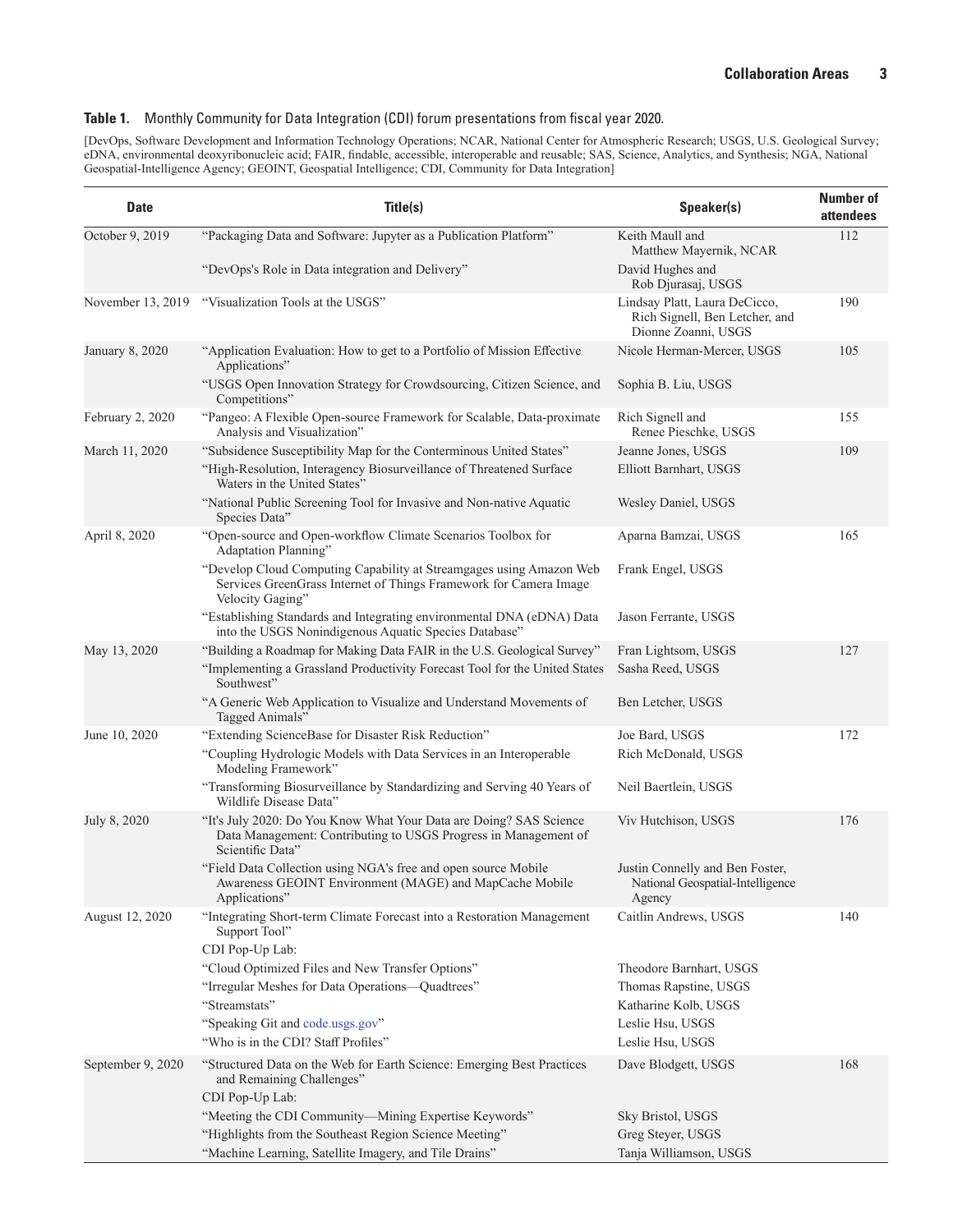## **How will members benefit from joining?**

- Data Management—Stay up to date on data management best practices, resources, and policies in the USGS.
- Software Development—improve skillsets and become part of a collaborative network.
- Metadata Reviewers—learn how others are dealing with challenges and contribute to standard interpretations of metadata standards.
- Inland Riverine Oil Spill—Expand the technical understanding and use of their oil spill fate and behavior tools to the response community and DOI land managers.

## **What USGS or Earth science needs are being addressed?**

- Data Management—sharing data management practices across domains.
- Risk—reducing risk from hazards.
- Usability—enabling useful scientific services and tools.
- Metadata Reviewers—improving FAIRness of USGS data.

Descriptions of the new collaboration areas formed in FY 2020 are in the following sections, for more information about the other groups, see [Hsu and Liford \(2021\)](#page-14-1) and [tables 1.1](#page-15-1)[–1.13.](#page-21-0)

## <span id="page-9-0"></span>**Data Visualization**

The Data Visualization collaboration area serves as a professional hub and creative home to promote open data visualization trainings and discussions. The top focus of the group is to foster a creative, collaborative community of people who come to data visualization from a variety of backgrounds with any set of design tools. The Data Visualization collaboration area engages with the CDI community mainly through quarterly meetings. Planned activities are to:

- Host events where members can connect and learn from each other,
- Invest in communication platforms to help share skills, knowledge, ideas, and meaningful critique, and
- Encourage new and underrepresented voices as the USGS grows its data visualization community.

## <span id="page-9-1"></span>**Inland Riverine Oil Spill (IROS)**

The goals of the Inland Riverine Oil Spill (IROS) collaboration area are to:

- Facilitate communication regarding existing and future national rapid tools for understanding inland riverine spill fate and behavior that are available for spill planning and response.
- Describe common geospatial and hydrologic data uses and needs among the tools.
- Identify a future pathway for more communication and integration across tools and platforms.

The group is cross-agency and the focus of FY20 included compiling tools and models that support the group's work, and hearing presentations on some of the tools.

## <span id="page-9-2"></span>**Usability**

The Usability collaboration area brings together people who want to help increase the success of users of their tool or service. This is achieved by learning how to make the tools or services more useful. The top focus in FY20 was to facilitate the understanding of foundational usability concepts such as utility, usability, usefulness, user experience, and user interfaces. Group interactions and knowledge exchange occurred through town hall meetings and resource reviews, which allowed for both virtual discussions and self-paced learning.

## <span id="page-9-3"></span>**Special Events and Training**

A virtual group-learning event in 2020 included topics that will help members in their daily work. The topics were usability, the NetCDF data format, unit testing in code development, and Microsoft Power Automate and Power Apps. The objective of the group-learning event was to create accountability for CDI members to spend time on their own to learn about a resource. Facilitated on the online wiki space, interested members were instructed to set a goal, gather as a group, make a deadline, and share learning progress with each other. Fifteen people participated in the group learning event.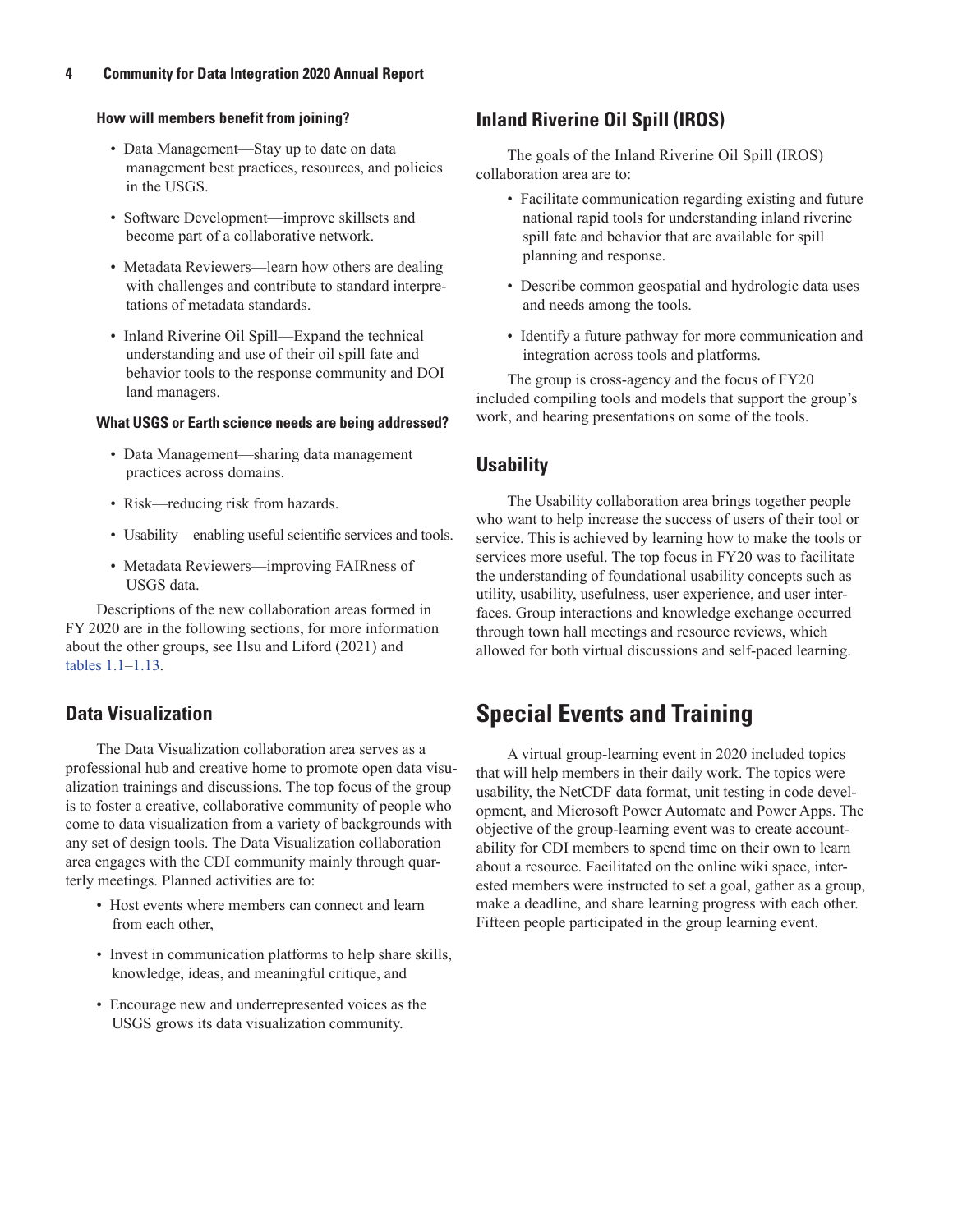<span id="page-10-1"></span>**Table 2.** Active Community for Data Integration collaboration areas during fiscal year 2020 and contact information for group leads.

[DevOps, Software Development and Information Technology Operations; eDNA, environmental deoxyribonucleic acid]

<span id="page-10-0"></span>

| <b>Collaboration area</b>                | Group contact(s)                           |
|------------------------------------------|--------------------------------------------|
| Artificial Intelligence/Machine Learning | Pete Doucette-pdoucette@usgs.gov           |
|                                          | JC Nelson-jcnelson@usgs.gov                |
| Data Management                          | Viv Hutchison-vhutchison@usgs.gov          |
|                                          | Madison Langseth-mlangseth@usgs.gov        |
| Data Visualization                       | Colleen Nell-cnell@usgs.gov                |
|                                          | Dionne Zoanni-dzoanni@usgs.gov             |
|                                          | Amy Puls—apuls@usgs.gov                    |
|                                          | Sophie Hou-chungyihou@contractor.usgs.gov  |
|                                          | Ellen Bechtel-ebechtel@contractor.usgs.gov |
|                                          | Katherine Trickey-ktrickey@usgs.gov        |
| DevOps                                   | David Hughes-drhughes@usgs.gov             |
|                                          | Derek Masaki-dmasaki@usgs.gov              |
| eDNA                                     | Jason Ferrante-jferrante@usgs.gov          |
|                                          | Damian Menning-dmenning@usgs.gov           |
|                                          | Chris Merkes-emerkes@usgs.gov              |
| Fire Science                             | Paul Steblein-psteblein@usgs.gov           |
| Inland Riverine Oil Spill                | Faith Fitzpatrick-fafitzpa@usgs.gov        |
|                                          | Jo Ellen Hinck-jhinck@usgs.gov             |
|                                          | Peter McCarthy---pmccarth@usgs.gov         |
|                                          | Daniel Sullivan-djsulliv@usgs.gov          |
| Metadata Reviewers                       | Fran Lightsom-flightsom@usgs.gov           |
| Risk Research and Applications           | Kris Ludwig-kaludwig@usgs.gov              |
|                                          | Emily Brooks-ebrooks@usgs.gov              |
|                                          | David Ramsey-dramsey@usgs.gov              |
| Open Innovation                          | Sophia Liu-sophialiu@usgs.gov              |
| Semantic Web                             | Fran Lightsom-flightsom@usgs.gov           |
| Software Development                     | Michelle Guy-mguy@usgs.gov                 |
|                                          | Cassandra Ladino-celadino@usgs.gov         |
|                                          | Jeremy Newson-jknewson@usgs.gov            |
| <b>Technology Stack</b>                  | David Blodgett-dblodgett@usgs.gov          |
| Usability                                | Sophie Hou-chungyihou@contractor.usgs.gov  |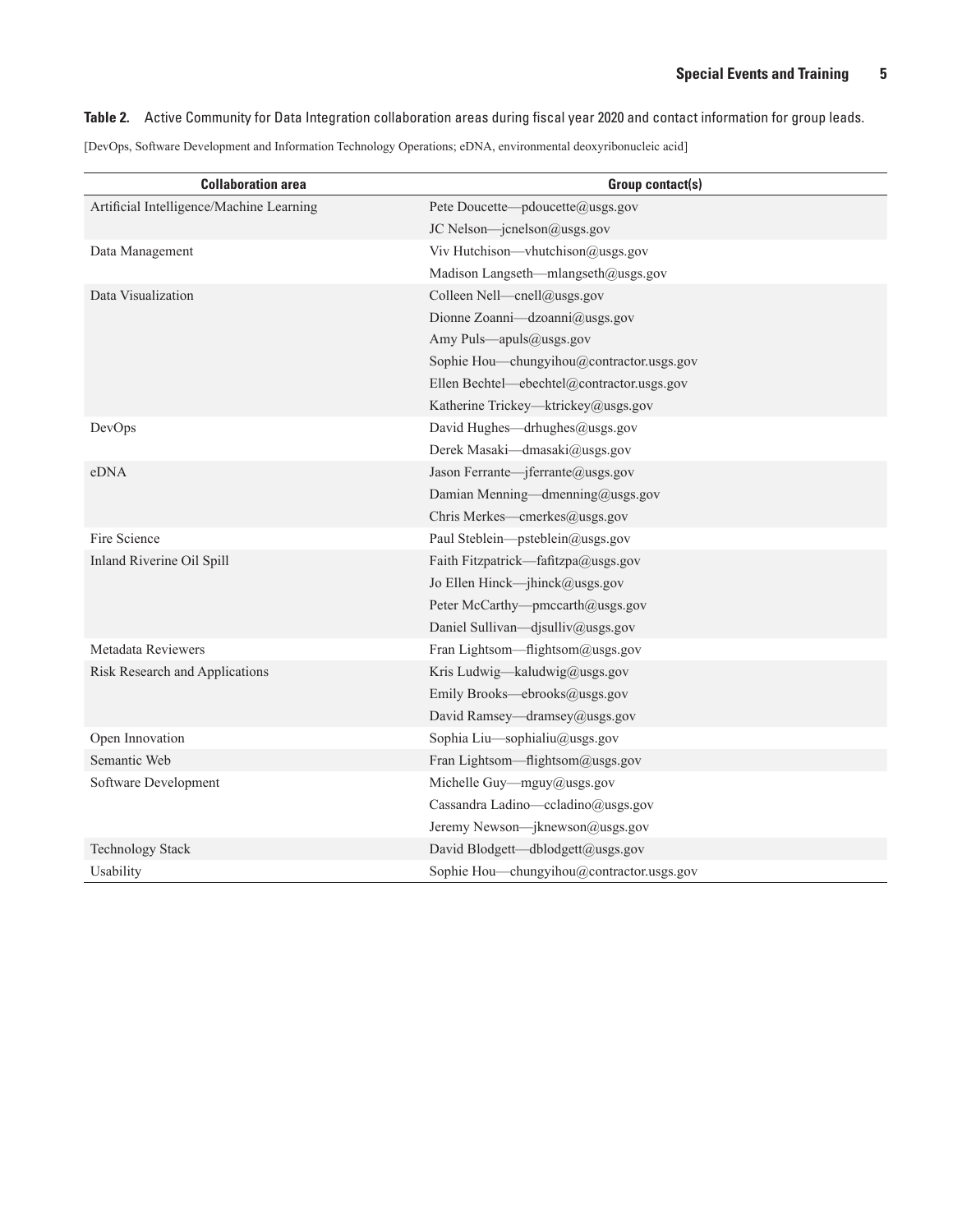<span id="page-11-0"></span>

| <b>Data Management</b><br>Elevate the practice<br>of data management<br>as a critical partner<br>in the pursuit of<br>science.                    | <b>DevOps</b><br>Share new<br>techniques and<br>lessons learned<br>using DevOps tools<br>and methods.                                                           | <b>Artificial Intelligence</b><br>and Machine Learning<br><b>Discover and share</b><br>artificial intelligence<br>and machine<br>learning work being<br>done at the USGS. | <b>Data Visualization</b><br>Promote open data<br>visualization<br>trainings and<br>discussions.                                              |
|---------------------------------------------------------------------------------------------------------------------------------------------------|-----------------------------------------------------------------------------------------------------------------------------------------------------------------|---------------------------------------------------------------------------------------------------------------------------------------------------------------------------|-----------------------------------------------------------------------------------------------------------------------------------------------|
| <b>Open Innovation</b><br>Share information on<br>crowdsourcing,<br>citizen science, civic<br>hacking, prizes and<br>challenge competi-<br>tions. | eDNA<br>Catalyze collabora-<br>tion related to<br>environmental DNA<br>methods, tools, data<br>handling.                                                        | <b>Fire Science</b><br>Share information on<br>wildland fire condi-<br>tions and fire<br>science research.                                                                | <b>Inland Riverine Oil</b><br>Spill<br>Facilitate communi-<br>cation regarding<br>national rapid tools<br>for spill planning and<br>response. |
| <b>Semantic Web</b><br><b>Explore Semantic</b><br>Web technologies as<br>possible solutions for<br>integrating and<br>exposing USGS data.         | <b>Metadata Reviewers</b><br>Help standardize<br>metadata review<br>standards across the<br>USGS.                                                               | <b>Risk</b><br>Share resources and<br>discuss issues<br>relevant to risk<br>research and<br>applications.                                                                 | <b>Usability</b><br><b>Help USGS tools and</b><br>services be useful<br>and their users be<br>successful.                                     |
| <b>Technology Stack</b><br>Learn about the<br>"stack" of technology<br>for data and<br>processing services<br>on the web.                         | <b>Software Dev</b><br><b>Discuss software</b><br>release policies, best<br>practices, software<br>metadata, and<br>software libraries,<br>packages, and tools. |                                                                                                                                                                           |                                                                                                                                               |

<span id="page-11-1"></span>**Figure 3.** Community for Data Integration (CDI) collaboration area names and what they do. Column 1: group started activity in fiscal year (FY) 2009–15, column 2: FY 2016–18, column 3: FY 2019, column 4: FY 2020 (DevOps, Software Development and Information Technology Operations; USGS, U.S. Geological Survey; eDNA, environmental deoxyribonucleic acid).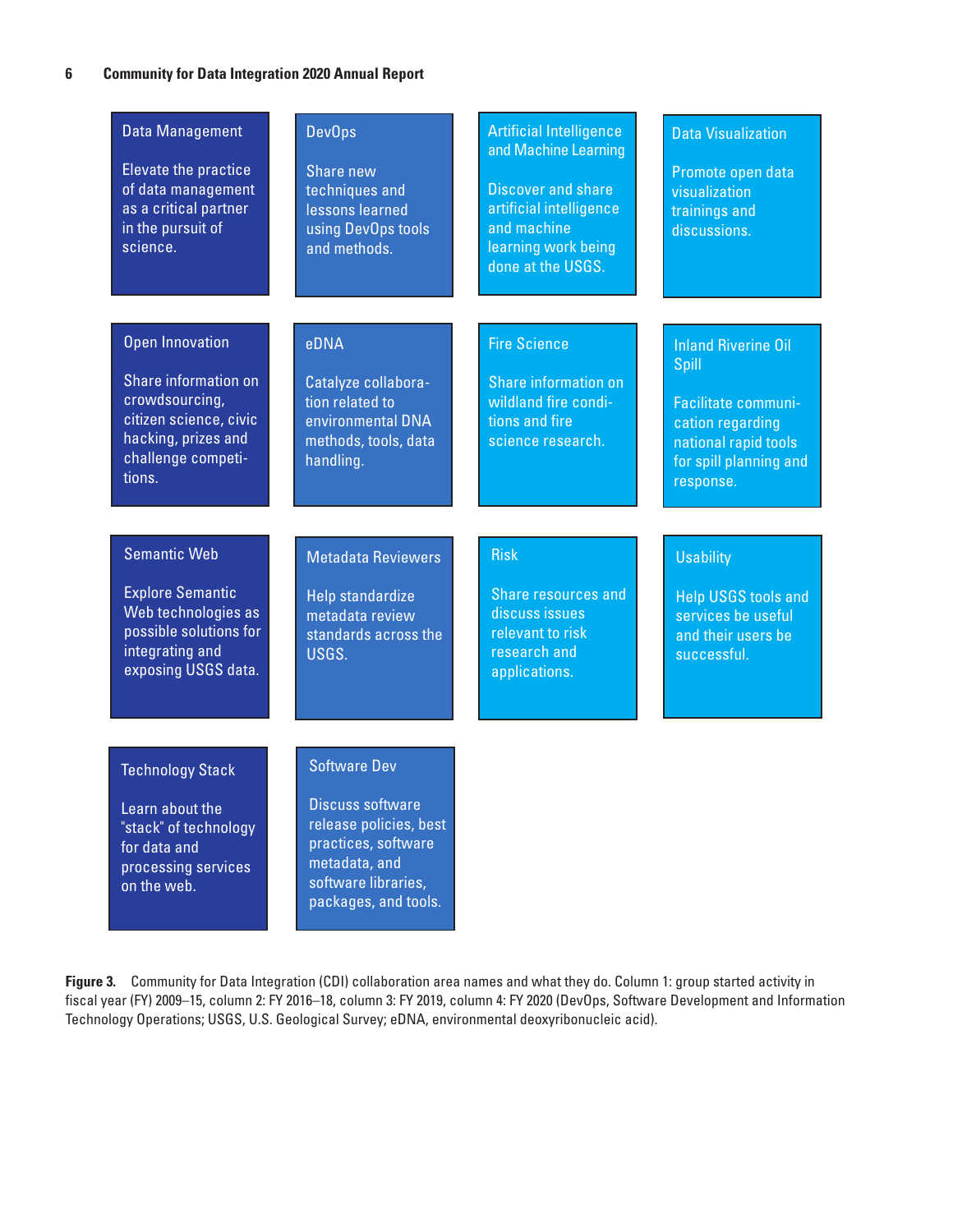## <span id="page-12-0"></span>**Annual Community for Data Integration Request for Proposals**

Through an annual proposal process, the CDI supports projects that focus on data integration for interdisciplinary research, innovative data management, and demonstration of new technology within the USGS computing systems ([Hsu](#page-14-2)  [and others, 2019](#page-14-2)). [Table 3](#page-13-1) provides a list of funded projects. In FY 2020, the CDI themes for its annual proposals were:

- Projects that address one of the major components of the USGS Director's vision.
	- Integrate USGS data into a comprehensive data lake.
	- Develop, test, and apply an integrated predictive science capability (EarthMAP) that incorporates data, interpretations, and knowledge that spans discipline boundaries, geographies, and sectors.
	- Provide actionable intelligence that can be used via dashboards and applications to enhance situational awareness, provide new operational capabilities, and inform decision making using technologies such as artificial intelligence, machine learning, and high performance computing.
- Tools and methods supporting wildland fire and water prediction, aligned with the Earth Monitoring, Analyses, and Projections (EarthMAP) vision ([Jenni](#page-14-3)  [and others, 2017](#page-14-3)).
- Producing FAIR data and tools for integrated predictive science capacity.
- Reusing or repurposing modular tools such as those that were developed by previous CDI projects, including the CDI risk map ([Wood and others, 2018\)](#page-14-4).

## <span id="page-12-1"></span>**Additional Community for Data Integration Publications and References**

The CDI facilitation team published a study analyzing the outcomes and outputs from the 60 projects funded by the CDI from 2010–16 [\(Hsu and others, 2019](#page-14-2)). The projects were evaluated for seven relevant sustainability influences drawn from other studies in other fields: outputs modified, code repository used, champion present, workforce stability, support from other organizations, collaboration and partnerships, and integration with policy. The study produced a list of lessons for those applying for short term grants and guidance for those who lead programs that provide seed-funding for Earth science informatics projects.

The Community for Data Integration 2018 funded project report ([Hsu and others, 2020\)](#page-14-5) summarized the goals, activities, and accomplishments from the 10 projects supported in FY 2018. The FY 2018 Request for Proposals theme was risk assessment and hazard exposure.

The USGS report, "Ecological Forecasting—21st Century Science for 21st Century Management" [\(Bradford and others,](#page-14-6)  [2020](#page-14-6)), noted that the CDI community of practice model would be useful for facilitating a community based on forecasted phenology and potentially focused on the concept of species migration networks.

## <span id="page-12-2"></span>**Summary**

Through the monthly forums, collaboration areas, events, projects, and listening to the community's needs, the Community for Data Integration (CDI) provides content that keeps members informed of information and tools to work with their data. The community continues to grow in participants and scope, with new collaboration areas in fiscal year 2020 focused on Usability, Inland Riverine Oil Spill, and Data Visualization.

CDI's executive sponsors continue to challenge the community to use its diverse expertise to help advance U.S. Geological Survey data integration and management capabilities. To help reach this goal, CDI's activities in fiscal year 2020 focused on tools and methods supporting the USGS Director's vision of modernized data capabilities and findable, accessible, interoperable, and reusable (FAIR) data and wildland fire and water prediction. As the CDI increases its visibility at the U.S. Geological Survey and beyond, the CDI team will continue to facilitate activities supporting data and science integration for the Earth and biological sciences.

## <span id="page-12-3"></span>**Acknowledgments**

Funding for the Community for Data Integration in fiscal year 2020 came from the U.S. Geological Survey (USGS) Core Science Systems Mission Area and U.S. Geological Survey Office of Enterprise Information (now the Office of the Associate Chief Information Officer). The authors would like to thank Cian Dawson and Jessica LeRoy, both with the USGS, for providing comments that improved this report.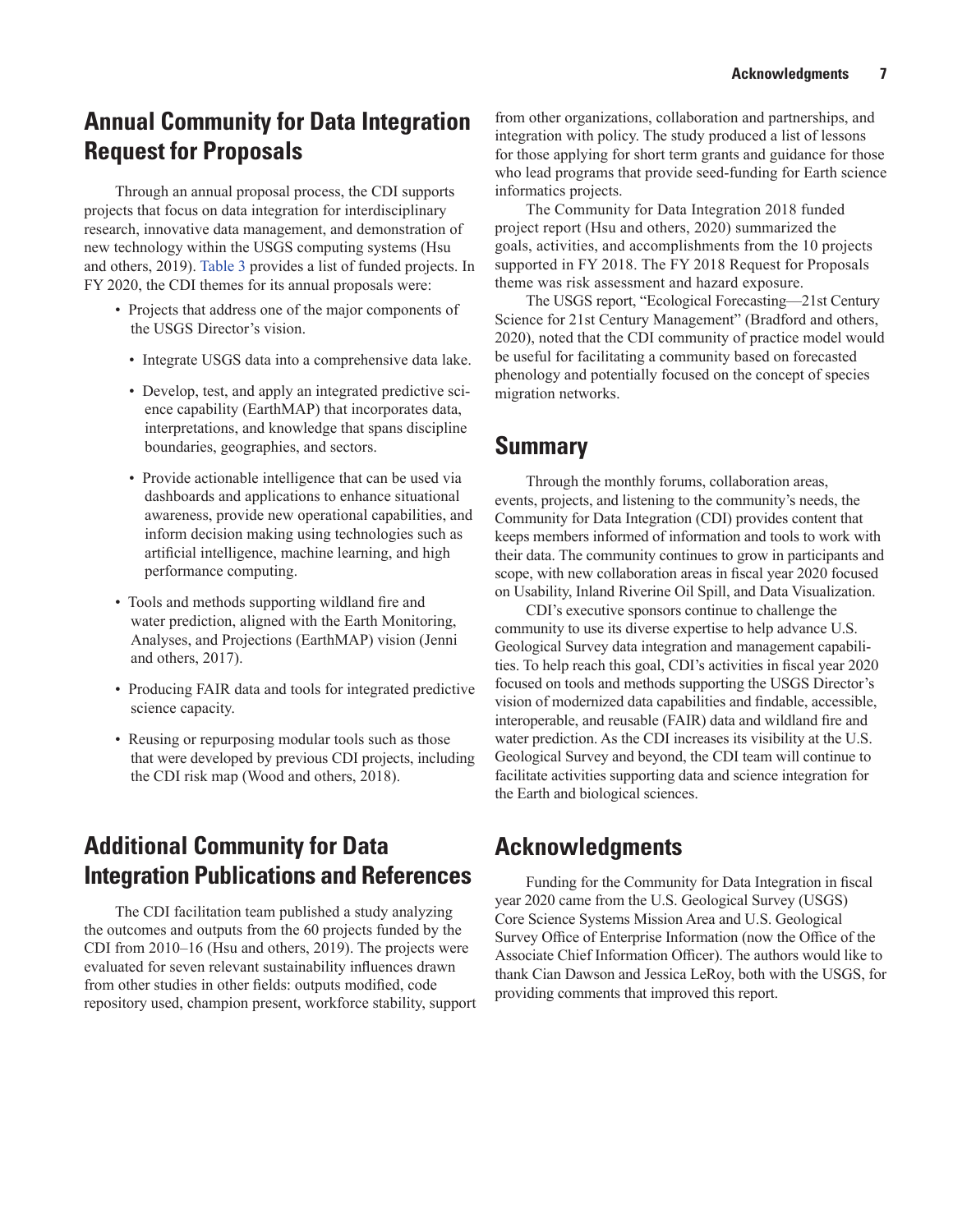<span id="page-13-1"></span><span id="page-13-0"></span>**Table 3.** Overview of the Community for Data Integration projects funded in fiscal year 2020 (in alphabetical order by principal investigator last name).

[USGS, U.S. Geological Survey; AI, artificial intelligence; FAIR, findable, accessible, interoperable, reusable; eDNA, environmental deoxyribonucleic acid; HDF5, Hierarchical Data Format 5]

| <b>Project title</b>                                                                                                                                 | <b>Lead principal</b><br>investigator | <b>U.S. Geological Survey</b><br>organization      |
|------------------------------------------------------------------------------------------------------------------------------------------------------|---------------------------------------|----------------------------------------------------|
| "Building a Framework to Compute Continuous Grids of Basin<br>Characteristics for the Conterminous United States"                                    | Theodore Barnhart                     | Wyoming-Montana Water Science Center               |
| "So, You Want to Build a Decision Support Tool? Assessing<br>Successes, Pitfalls, and Lessons Learned for Tool Design and<br>Development"            | Amanda Cravens                        | Fort Collins Science Center                        |
| "Using Jupyter Notebooks to Tell Data Stories and Create<br>Reproducible Workflows"                                                                  | <b>Richard Erickson</b>               | <b>Upper Midwest Environmental Sciences Center</b> |
| "USGS Cloud Environment Cookbook"                                                                                                                    | Aaron Fox                             | Upper Midwest Environmental Science Center         |
| "Enabling AI for Citizen Science in Fish Ecology"                                                                                                    | Nathaniel Hitt                        | Leetown Science Center                             |
| "Implementing FAIR Practices: Storing and Displaying eDNA Data<br>in the USGS Nonindigenous Aquatic Species Database"                                | Margaret Hunter                       | Wyoming-Montana Water Science Center               |
| "Developing a "Fire-aware" Stream Gage Network by Integrating<br>USGS Enterprise Databases"                                                          | Katharine Kolb                        | South Atlantic Water Science Center                |
| "Waterbody Rapid Assessment Tool (WaterRAT): 3-Dimensional<br>Visualization of High-Resolution Spatial Data"                                         | Andrea Medenblik                      | South Atlantic Water Science Center                |
| "Development of a Flexible Multi-Channel Spatiotemporal<br>Geophysical HDF5 Data Format Supporting FAIR"                                             | Jared Peacock                         | Geology, Energy, Minerals, and Geophysics          |
| "Real-time Coastal Salinity Index for Monitoring Coastal Drought<br>and Ecological Response to Changing Salinity Values"                             | Matthew Petkewich                     | South Atlantic Water Science Center                |
| "GrassCast: A Multi-agency Tool Using Remote Sensing, Modeling,<br>and On-the-ground Science to Forecast Grassland Productivity in<br>the Southwest" | Sasha Reed                            | Southwest Biological Science Center                |
| "Moving Towards EarthMAP: Establishing Linkages among USGS<br>Land Use, Water Use, Runoff, and Recharge Models"                                      | Terry Sohl                            | Earth Resources Observation and Science            |
| "Using Machine Learning to Map Topographic-soil and<br>Densely-patterned Sub-surface Agricultural Drainage (Tile Drains)<br>from Satellite Imagery"  | Tanja Williamson                      | Ohio-Kentucky-Indiana Water Science Center         |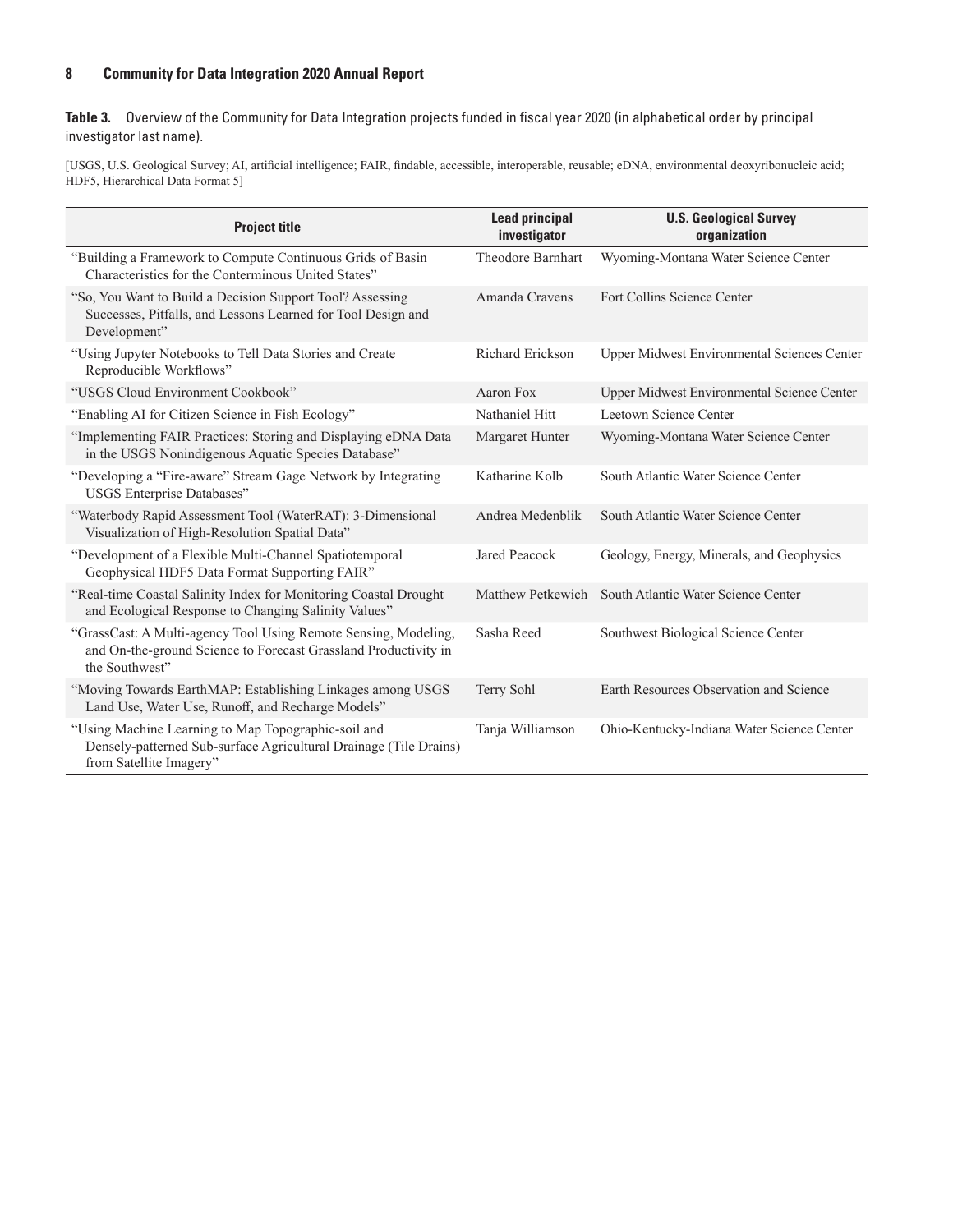## <span id="page-14-0"></span>**References Cited**

- <span id="page-14-6"></span>Bradford, J.B., Weltzin, J.F., McCormick, M., Baron, J., Bowen, Z., Bristol, S., Carlisle, D., Crimmins, T., Cross, P., DeVivo, J., Dietze, M., Freeman, M., Goldberg, J., Hooten, M., Hsu, L., Jenni, K., Keisman, J., Kennen, J., Lee, K., Lesmes, D., Loftin, K., Miller, B.W., Murdoch, P., Newman, J., Prentice, K.L., Rangwala, I., Read, J., Sieracki, J., Sofaer, H., Thur, S., Toevs, G., Werner, F., White, C.L., White, T., and Wiltermuth, M., 2020, Ecological forecasting—21st century science for 21st century management: U.S. Geological Survey Open-File Report 2020–1073, 54 p., accessed September 29, 2021, at <https://doi.org/10.3133/ofr20201073>.
- <span id="page-14-2"></span>Hsu, L., Hutchison, V.B., and Langseth, M.L., 2019, Measuring sustainability of seed-funded earth science informatics projects: PLoS One, v. 14, no. 10, p. e0222807, accessed September 29, 2021 <https://doi.org/10.1371/journal.pone.0222807>.
- <span id="page-14-5"></span>Hsu, L., Andrews, C.M., Bradford, J.B., Buscombe, D.D., Chase, K.J., Daniel, W.M., Jones, J.M., Fuller, P., Mirus, B.B., Neilson, M.E., Vraga, H.W., Walker, J.J., Walworth, D.H., Warrick, J., Weltzin, J., Wieferich, D.J., and Wood, N.J., 2020, Community for Data Integration 2018 funded project report: U.S. Geological Survey Open-File Report 1062, 9 p., accessed September 29, 2021, at <https://doi.org/10.3133/ofr20201062>.
- <span id="page-14-1"></span>Hsu, L., and Liford, A.N., 2021, Community for Data Integration 2019 Annual Report: U.S. Geological Survey Open-File Report 2021–1016, 19 p., accessed September 29, 2021, at <https://doi.org/10.3133/ofr20211016>.
- <span id="page-14-3"></span>Jenni, K.E., Goldhaber, M.B., Betancourt, J.L., Baron, J.S., Bristol, R.S., Cantrill, M., Exter, P.E., Focazio, M.J., Haines, J.W., Hay, L.E., Hsu, L., Labson, V.F., Lafferty, K.D., Ludwig, K.A., Milly, P.C., Morelli, T.L., Morman, S.A., Nassar, N.T., Newman, T.R., Ostroff, A.C., Read, J.S., Reed, S.C., Shapiro, C.D., Smith, R.A., Sanford, W.E., Sohl, T.L., Stets, E.G., Terando, A.J., Tillitt, D.E., Tischler, M.A., Toccalino, P.L., Wald, D.J., Waldrop, M.P., Wein, A., Weltzin, J.F., and Zimmerman, C.E., 2017, Grand challenges for integrated USGS science—A workshop report: U.S. Geological Survey Open-File Report 2017–1076, 94 p., accessed September 29, 2021, at <https://doi.org/10.3133/ofr20171076>.
- <span id="page-14-7"></span>Martel, A., Spitzen-van der Sluijs, A., Blooi, M., Bert, W., Ducatelle, R., Fisher, M.C., Woeltjes, A., Bosman, W., Chiers, K., Bossuyt, F., and Pasmans, F., 2013, Batrachochytrium salamandrivorans sp. nov. causes lethal chytridiomycosis in amphibians: Proceedings of the National Academy of Sciences of the United States of America, v. 110, no. 38, p. 15325–15329 <https://doi.org/10.1073/pnas.1307356110>.
- <span id="page-14-4"></span>Wood, N.J., Jones, J.M., Henry, K.D., Sherba, J.T., and Ng, P., 2018, CDI Risk Map: U.S. Geological Survey ScienceBase web page, accessed August 31, 2020, at [https://www.sciencebase.gov/catalog/item/5b91a0c2e4b070](https://www.sciencebase.gov/catalog/item/5b91a0c2e4b0702d0e808bb2) [2d0e808bb2](https://www.sciencebase.gov/catalog/item/5b91a0c2e4b0702d0e808bb2)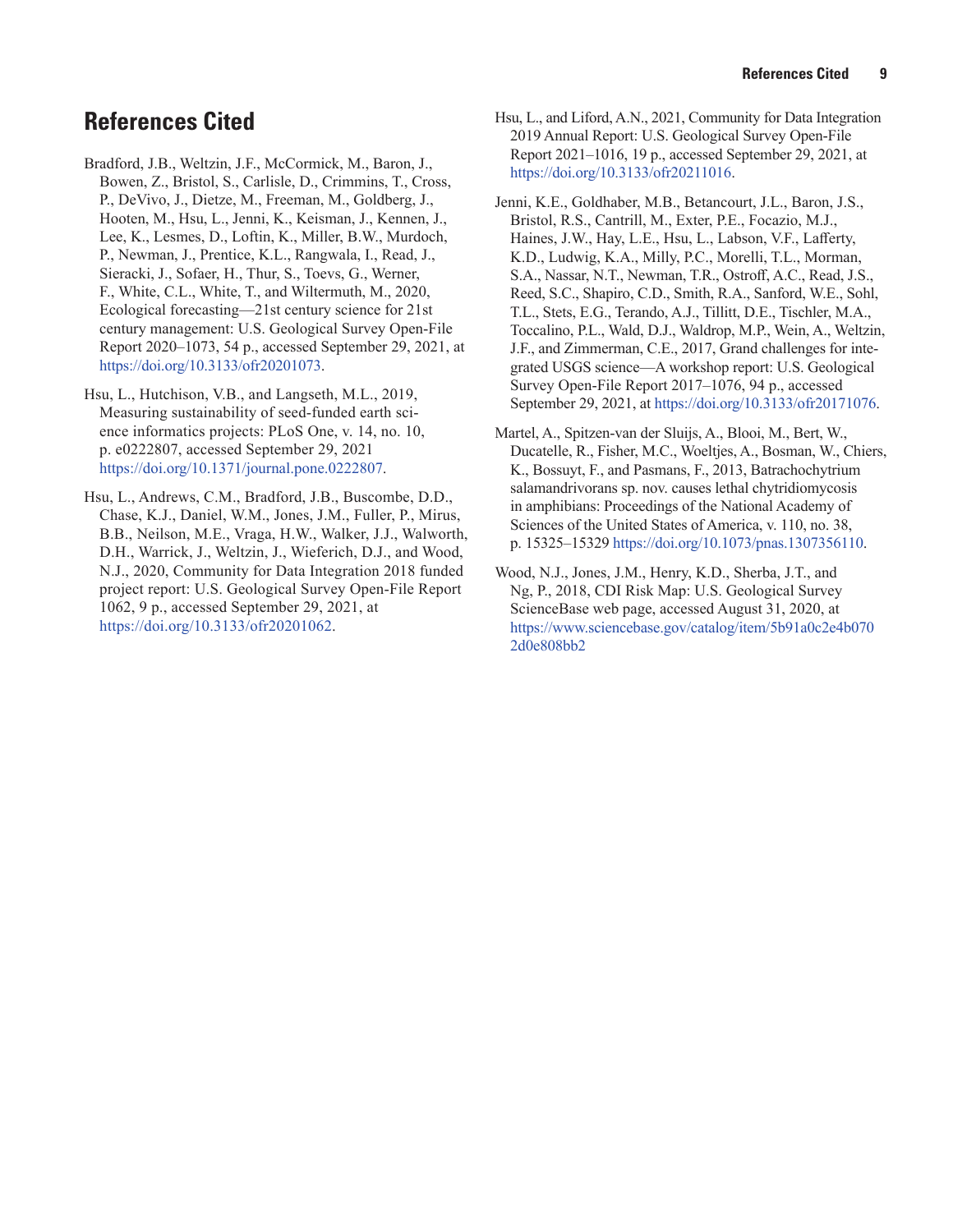## <span id="page-15-0"></span>**Appendix 1. Presentations and Speakers**

This appendix lists presentation topics and speakers from the different collaboration area meetings for fiscal year 2020.

<span id="page-15-1"></span>**Table 1.1.** Artificial Intelligence and Machine Learning meetings and presentations from fiscal year 2020.

[MLHub: Machine Learning Hub; AI/ML, artificial intelligence and machince learning; USGS, U.S. Geological Survey; DELTA, Deep Learning Language Technology Platform; NASA, National Aeronautics and Space Administration; AWS, Amazon Web Services; AI, artificial intelligence; CHS, Cloud Hosting Services]

| <b>Date</b>       | Title(s)                                                                                                                                                                                             | Speaker(s)                                                                                       |
|-------------------|------------------------------------------------------------------------------------------------------------------------------------------------------------------------------------------------------|--------------------------------------------------------------------------------------------------|
| October 8, 2019   | "Radiant MLHub: A Repository for Machine Learning Ready<br>Geospatial Training Data"                                                                                                                 | Hamed Alemohammad, Radiant Earth<br>Foundation                                                   |
| November 12, 2019 | "AI/ML in USGS Enabled by Tallgrass: Classifying Golden Eagle<br>Behavior Using Telemetry"                                                                                                           | Natalya Rapstine, USGS                                                                           |
| April 14, 2020    | "Fine-scale Mapping of Water Features at the National-scale Using<br>Machine Learning Analysis of High-resolution Satellite Images:<br>Application of the New AI/ML Natural Resource Software—DELTA" | Michael Furlong, NASA-Ames Intelligent<br>Robotics Group, Jack Eggleston and John<br>Stock, USGS |
| May 12, 2020      | "Amazon SageMaker"                                                                                                                                                                                   | Inseok Heo, Envision Engineering AWS, Amogh<br>Gaikwad, AWS, Phillip Dawson, USGS                |
| June 9, 2020      | "USGS Tallgrass Supercomputer 101 for AI/ML"                                                                                                                                                         | Natalya Rapstine, USGS                                                                           |
| July 14, 2020     | "New York Water Science Center AI and Gage-Cam"                                                                                                                                                      | Daniel Beckman, USGS                                                                             |
| September 8, 2020 | "Advancing AI/ML for the USGS in the CHS Environment"                                                                                                                                                | Matt Kuckuk, USGS                                                                                |

**Table 1.2.** Data Management monthly meeting presentations from fiscal year 2020.

[USGS, U.S. Geological Survey; IPDS, Information Product Data System; CMS, Content Management System; SGCI, Science Gateways Community Institute]

| <b>Date</b>        | Title(s)                                                                                          | Speaker(s)                                                                                         |
|--------------------|---------------------------------------------------------------------------------------------------|----------------------------------------------------------------------------------------------------|
| November 18, 2019  | "Data Management Challenge-Updating Thousands of Metadata Records"                                | Greg Gunther, USGS                                                                                 |
|                    | "Bulk Updating Metadata Records in Practice"                                                      | VeeAnn Cross and Peter Schweitzer, USGS                                                            |
| December 9, 2019   | "How Data Flow from IPDS to CMS"                                                                  | Lance Everette, USGS                                                                               |
|                    | "Connecting USGS Systems"                                                                         | Drew Ignizio, USGS                                                                                 |
| January 13, 2020   | "Compass"                                                                                         | Heather Schreppel and VeeAnn Cross, USGS                                                           |
|                    | "DataDash"                                                                                        | Colin Talbert, USGS                                                                                |
| February 10, 2020  | "Developing Data Management Value Propositions"                                                   | Claire Stirm and Juliana Casavan, SGCI                                                             |
| February 13, 2020  | "Developing Data Management Value Propositions-Working Session"                                   | Claire Stirm and Juliana Casavan, SGCI                                                             |
| March 9, 2020      | "Communicating Data Management Value Propositions to Scientists"                                  | Claire Stirm and Juliana Casavan, SGCI                                                             |
| April 13, 2020     | "Upcoming Updates to the USGS Science Data Catalog"                                               | Lisa Zolly, USGS                                                                                   |
| May 11, 2020       | "Records Management—Turn and Face the Change(s)"                                                  | Chris Bartlet, USGS                                                                                |
| June 8, 2020       | "The Data Curation Network: Extending the Research Data Toolkit"                                  | Liza Coburn, Lisa Johnston, Wendy<br>Kozlowski, and Hannah Hadley, Data<br><b>Curation Network</b> |
| July 13, 2020      | "Collections Management Instructional Memorandum and Center-level<br>Collection Management Plans" | Lindsay Powers and Brian Buczkowski,<br><b>USGS</b>                                                |
| August 10, 2020    | "Department of the Interior Records Management Repository"                                        | Lynda Speck and Jim Nagode, Bureau of<br>Reclamation                                               |
|                    | "Data Exit Story Time"                                                                            | Tara Bell, Robin Tillitt, and Sue Kemp, USGS                                                       |
| September 14, 2020 | "Digitizing Maps, Photos, and Field Records"                                                      | Kelly Haberstroh and Jenny Stevens, USGS                                                           |
|                    | "Data Management"                                                                                 | Janelda Biagas, USGS                                                                               |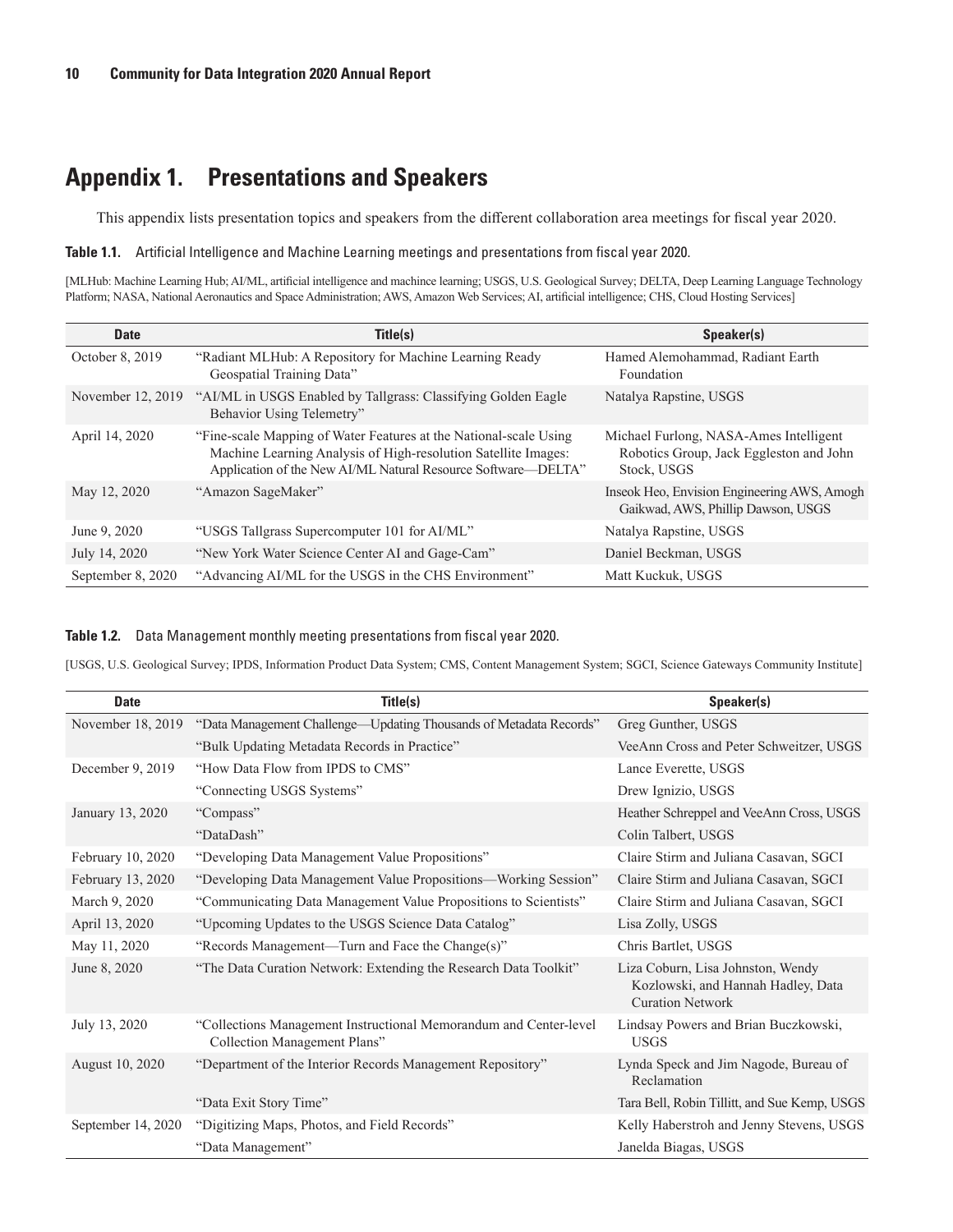#### **Table 1.3.** Data Visualization meetings and presentations from fiscal year 2020.

[USGS, U.S. Geological Survey; COVID-19, Coronavirus disease 2019]

| <b>Date</b>  | Title(s)                                                   | Speaker(s)              |
|--------------|------------------------------------------------------------|-------------------------|
| July 2, 2020 | "Exploring the Design Process and Reflections on the USGS" | Chuck Hansen and        |
|              | COVID-19 Case Finder Platform Built in Tableau"            | Brendan Wakefield, USGS |

#### **Table 1.4.** Software Development and Information Technology Operations (DevOps) topics from fiscal year 2020.

[CDI, Community for Data Integration; USGS, U.S. Geological Survey; O365, Office 365; API, Application Programming Interface; CI/CD, Continuous Integration/ Continuous Delivery and Deployment; AWS, Amazon Web Services; AI, Artificial Intelligence]

| <b>Date</b>       | Title(s)                                                                               | Speaker(s)                                            |
|-------------------|----------------------------------------------------------------------------------------|-------------------------------------------------------|
| October 24, 2019  | "Software Release and Inventories"<br>"CDI Statements of Interest Related to Software" | Eric Martinez, USGS<br>Aaron Fox and Steve Fick, USGS |
| January 24, 2020  | "Software Policies You Should Know"<br>"O365 Tips and Tricks"                          | Cassandra Ladino, USGS<br>Group Discussion            |
| February 28, 2020 | "Swagger and Micronaut"<br>"Water Quality Data Portal Example"                         | Jeremy Fee, USGS                                      |
| March 26, 2020    | "Getting Started on the Cloud: Example Workflow for<br>Running USGS Slab2 Models"      | Kirstie Hayne, USGS                                   |
| April 23, 2020    | "Fast API and You"<br>"Flask versus Fast API"                                          | Brandon Serna, USGS<br>Jeremy Fee, USGS               |
| May 28, 2020      | "Data Warehouse with Redshift (Configuration Management)"<br>Committee Example)"       | Cassandra Ladino, USGS                                |
|                   | "ETL (Extract, Transform, Load) with Glue"                                             | Jeremy Newson, USGS                                   |
| June 25, 2020     | "Using Serverless and GitLab CI/CD to Continuously Deliver<br>AWS Step Functions"      | Carl Schroedl, USGS                                   |
| August 27, 2020   | "Synthetic Data and Build Process for AI Imagery and Deep<br>Learning Methods"         | Daniel Beckman, USGS                                  |

#### **Table 1.5.** Inland Riverine Oil Spill meetings and presentations from fiscal year 2020.

[USGS, U.S. Geological Survey; RPS, Rural Planning Services; USACE, United States Army Corps of Engineers; NOAA, National Oceanic and Atmospheric Administration; EPA, Environmental Protection Agency]

| <b>Date</b>   | Title(s)                                                                      | Speaker(s)                                                                                                                                                                                                      |
|---------------|-------------------------------------------------------------------------------|-----------------------------------------------------------------------------------------------------------------------------------------------------------------------------------------------------------------|
| June 16, 2020 | "Overview of Rapid Response Tools, National Models, and<br>Data Requirements" | Faith Fitzpatrick, Jo Ellen Hinck, Peter McCarthy,<br>Al Rea, Roland Viger, David Soong, USGS,<br>Bill Samuels and Rakesh Bahadur, Leidos,<br>Matt Horn, RPS, Chandra Patahck, USACE,<br>and Chris Barker, NOAA |
| June 17, 2020 | "Coordination of Building Blocks for Spill Planning and<br>Rapid Response"    | Faith Fitzpatrick, Jo Ellen Hinck, Karl Winters,<br>USGS, Jon Gulch, EPA, and Adam Davis,<br><b>NOAA</b>                                                                                                        |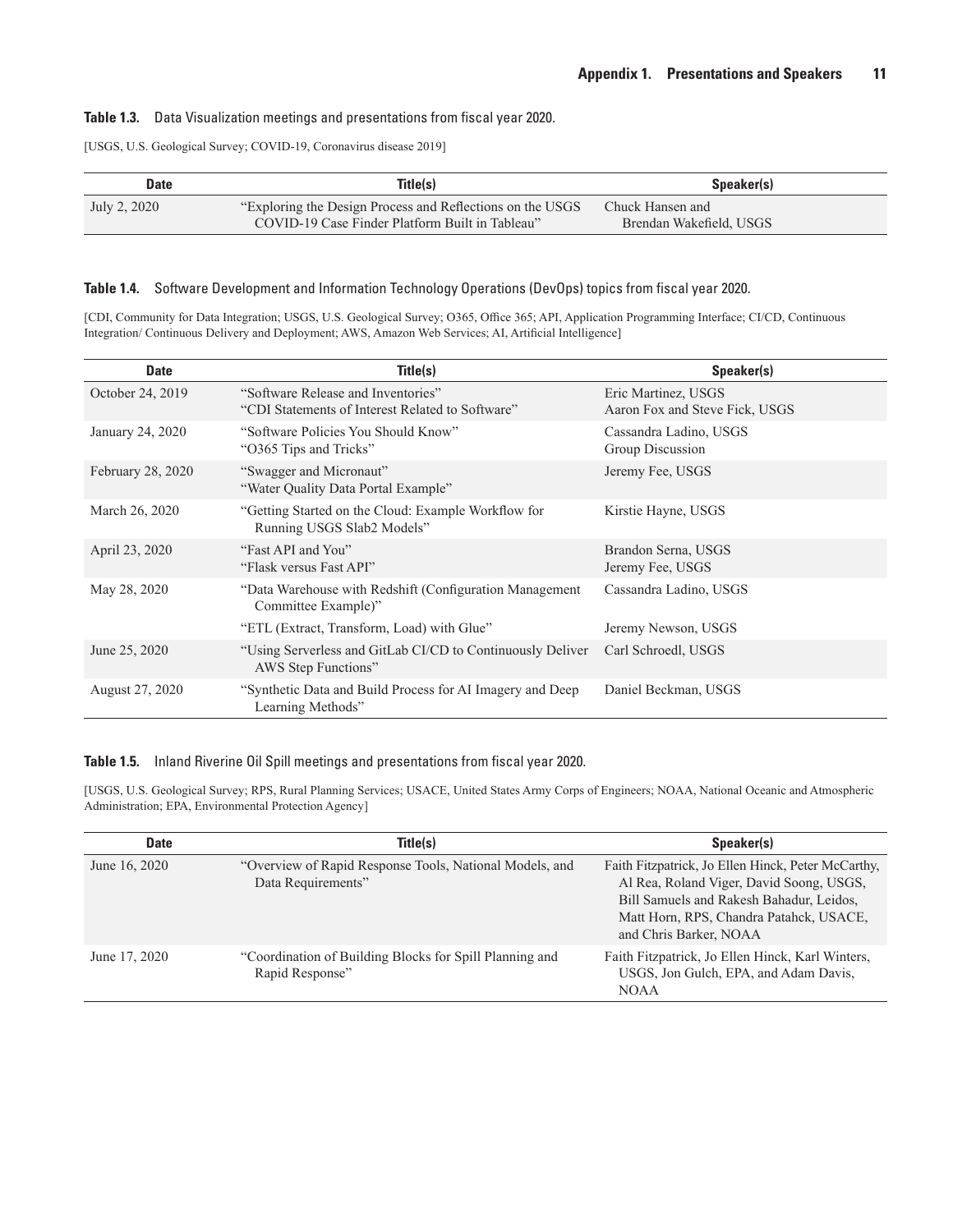#### **Table 1.6.** Fire Science community of practice meetings and presentations from fiscal year 2020.

[lidar, light detection and ranging; USGS, U.S. Geological Survey; NLCD, National Land Cover Database; CASC, Climate Adaptation Science Centers; DOI-OWF; Department of the Interior Office of Wildland Fire]

| <b>Date</b>           | Title(s)                                                                                                                                                              | Speaker(s)                 |
|-----------------------|-----------------------------------------------------------------------------------------------------------------------------------------------------------------------|----------------------------|
| October 15, 2019      | "New tools to Understand Post-Fire Hazards: Modeling, lidar<br>Observations, and Data Mining"                                                                         | Francis Rengers, USGS      |
| December 10, 2019     | "Aquatic Ecosystem Vulnerability to Fire and Climate Change in<br>Alaskan Boreal Forests"                                                                             | Jeff Falke, USGS           |
| March 2, 2020         | "Diverse, Long-term, Place-based USGS Fire Ecology Research in<br>northern New Mexico Mountains: Past, Present, and Future"                                           | Craig Allen, USGS          |
| April 21, 2020        | "Analysis of Stakeholder Input on USGS Fire Science Communication James Meldrum and Ned Molder, USGS<br>and Outreach, Science Priorities, and Critical Science Needs" |                            |
| May 19, 2020          | "Scaling up Tree-ring Fire History: From Trees to the Continent and<br>Seasons to Centuries"                                                                          | Ellis Margolis, USGS       |
| June 16, 2020         | "NLCD Rangeland Fractional Component Time-Series: Development<br>and Applications"                                                                                    | Matthew Rigge, USGS        |
| July 21, 2020         | "CASC—Climate-Fire Synthesis"                                                                                                                                         | Madeleine Rubenstein, USGS |
| August 18, 2020       | "Wildland Fire Information and Technology (WFIT)—WFIT<br>Strategy"                                                                                                    | Roshelle Pederson, DOI-OWF |
| September 15,<br>2020 | "Grasslands, Grazing, Fire, Invasives"                                                                                                                                | Amy Symstad, USGS          |

#### **Table 1.7.** Metadata Reviewers meetings and presentations from fiscal year 2020.

[FSP, Fundamental Science Practices; USGS, U.S. Geological Survey]

| <b>Date</b>      | Title(s)                                                                                                      | Speaker(s)                                              |
|------------------|---------------------------------------------------------------------------------------------------------------|---------------------------------------------------------|
| October 7, 2019  | "FSP Guidance on Documenting Revisions to USGS Scientific Digital<br>Data Releases"                           | Group discussion                                        |
| November 4, 2019 | "Identifying Different Types of Metadata"                                                                     | Group discussion                                        |
| December 2, 2019 | "Review Questions from Community Forums"                                                                      | Group discussion                                        |
| January 6, 2020  | "Digital Object Identifier (DOI) Tool: New Features and Use with<br>Dataset Revisions"                        | Lisa Zolly, USGS                                        |
| February 3, 2020 | "Need for Persistent Unique Identifiers in Metadata Records"                                                  | Lisa Zolly, USGS                                        |
| March 2, 2020    | "At Your Office, How Much Do You Create a Single Metadata Record<br>For?                                      | Group discussion                                        |
| April 6, 2020    | "Would it Work to Include, in Metadata Titles, the Date of the<br>Revision or Release of the Data?"           | Group discussion                                        |
| May 4, 2020      | "What Type Information (in the Metadata) is Necessary for a Data<br>Publication versus Research Publication?" | Group discussion                                        |
| June 1, 2020     | "Why Does Each of us Review Metadata?"                                                                        | Group discussion                                        |
| July 6, 2020     | "Discussion of Metadata for Software and Code"                                                                | Eric Martinez, USGS                                     |
| August 3, 2020   | "Metadata for Public Release of Legacy Data, for which Full<br>Documentation is Not Available"                | Tara Bell, Matt Arsenault, and Sofia<br>Dabrowski, USGS |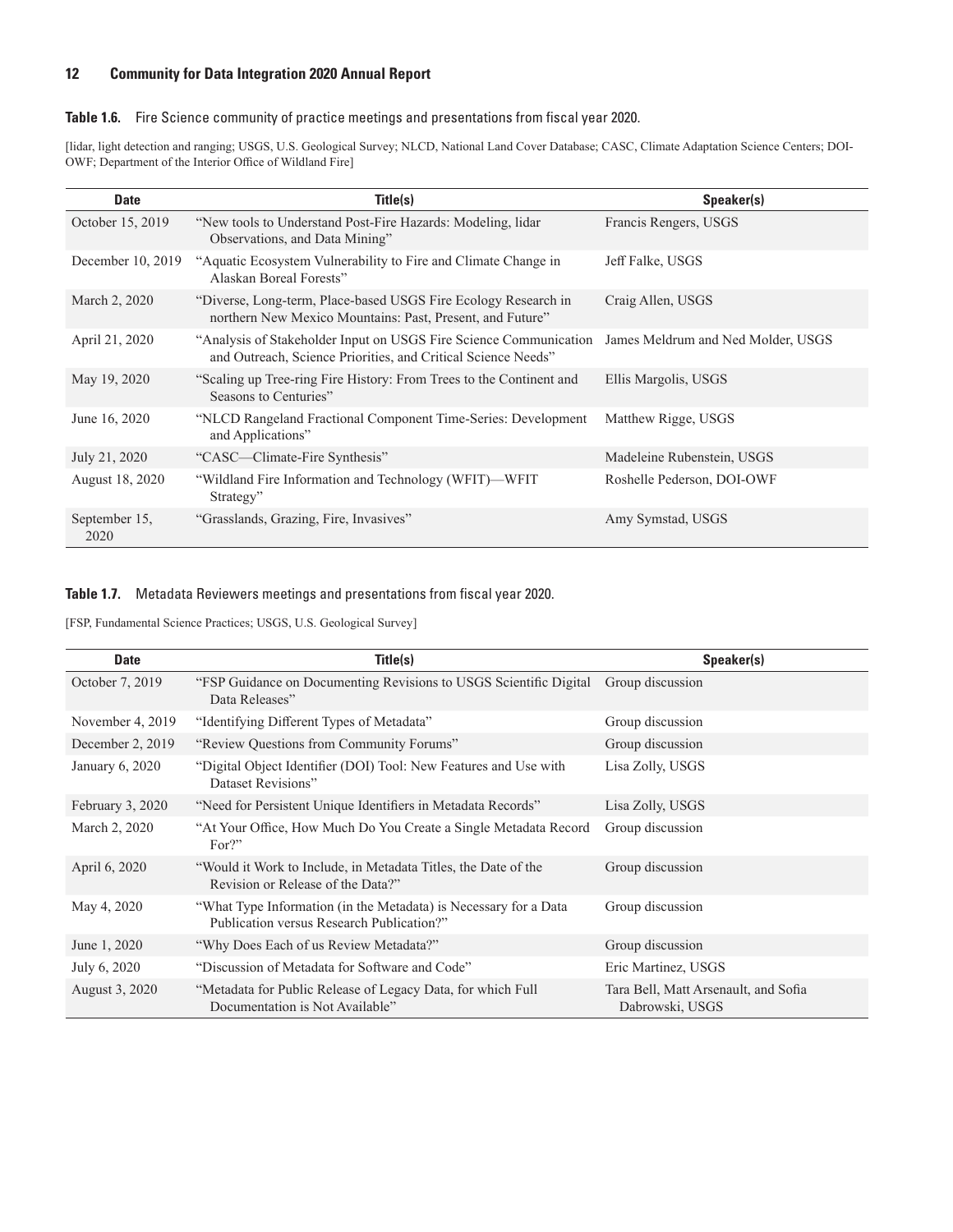#### **Table 1.8.** Open Innovation meetings and presentations from fiscal year 2020.

[USGS, United States Geological Survey; STEM, Science, Technology, Engineering, and Math; COVID-19, Coronavirus disease 2019; USA, United States of America; NGA, National Geospatial Intelligence Agency; GMU, George Mason University; DOS, Department of State; FEMA, Federal Emergency Management Agency; CAP, Civil Air Patrol; FedCCS, Federal Crowdsourcing and Citizen Science; COASST, Coastal Observation and Seabird Survey Team; DOI, Department of the Interior; USFWS, U.S. Fish and Wildlife Service; NOAA, National Oceanic and Atmospheric Administration; OSTP, Office of Science and Technology Policy; IDA, Institute for Defense Analyses; STPI, Science and Technology Policy Institute]

| <b>Date</b>       | Title(s)                                                                                                                                                          | Speaker(s)                                                                                                                                     |
|-------------------|-------------------------------------------------------------------------------------------------------------------------------------------------------------------|------------------------------------------------------------------------------------------------------------------------------------------------|
| February 26, 2020 | "Using Open Innovation to Engage Youth and Underserved<br>Communities in the Pacific Islands"                                                                     | Sheree Watson, USGS                                                                                                                            |
|                   | "Why Open Innovation Matters and Participating in the USGS Open<br>Innovation Strategy"                                                                           | Sophia Liu, USGS                                                                                                                               |
| March 16, 2020    | "Using Volcanic Hazards in Hawai'i as a STEM Platform in<br>Problem-based Learning"                                                                               | Jefferson Chang, USGS                                                                                                                          |
| April 17, 2020    | "All Hands on Deck: COVID-19 Open Innovation Efforts and the<br>Opportunity Project Earth Sprint"                                                                 | Sophia Liu, USGS                                                                                                                               |
| April 23, 2020    | "Let's Celebrate Citizen Science Month, Earth Day, and Take Your<br>Kids to Work Day! Take Your Kids Teleworking with Citizen<br>Science to Understand Our Earth" | Erin Posthumus, USA National Phenology<br>Network, Eleanour Snow, Sally (Sarah)<br>Cook and Erin Korris, USGS                                  |
| April 30, 2020    | "Crowdsourcing All Things Geo"                                                                                                                                    | Elizabeth McCartney, USGS, Chris Clasen,<br>NGA/GMU, Erika Nunez, DOS, Will<br>Mortenson, NGA, Katie Picchione,<br>FEMA, and Scott Kaplan, CAP |
| May 28, 2020      | "Data Quality of the Indigenous Observation Network"                                                                                                              | Nicole Herman-Mercer, USGS                                                                                                                     |
|                   | "A Resource of Resources for Citizen Science Data Quality"                                                                                                        | Hilary Burgess, COASST                                                                                                                         |
|                   | "The Landscape of COVID-19 Citizen Science and Open Science"                                                                                                      | Lea Shanley, University of Wisconsin-Madison                                                                                                   |
| June 18, 2020     | "Tackling the Paperwork Reduction Act (PRA) in the Age of Social<br>Media and Web-based Interactive Technology"                                                   | Jeff Parrillo, DOI, Madonna Baucum, USFWS,<br>and James Sayer, USGS                                                                            |
| June 19, 2020     | "Indigenous Observation Network (ION): Community-Based Water<br>Quality Monitoring Project"                                                                       | Ryan Toohey and Nicole Herman-Mercer,<br><b>USGS</b>                                                                                           |
| June 25, 2020     | "FedCCS June 2020 Meeting: NOAA Citizen Science on Data Quality<br>and Eterna OpenVaccine for COVID-19"                                                           | Laura Oremland, NOAA, and Do Soon Kim,<br>Stanford                                                                                             |
| July 1, 2020      | "Open Innovation for Floods Crowdsourcing, Citizen Science,<br>and Competitions as Force Multipliers for Flood Science and<br>Management"                         | Sophia Liu, USGS                                                                                                                               |
| July 30, 2020     | "FedCCS July 2020 Meeting: Online Citizen Science, Update on<br>OSTP Data Call, and COVID-Economics Wiki"                                                         | Maria Aristeidou, The Open University, Giff<br>Wong, IDA STPI, and Peter Meyer, Bureau<br>of Labor Statistics                                  |
| August 27, 2020   | "Citizen Science for Social Justice"                                                                                                                              | Abby Kinchy, Rensselaer Polytechnic Institute                                                                                                  |
|                   | "Discussion on Digital.gov Webinar on Federal Citizen Science Report"                                                                                             | Group discussion                                                                                                                               |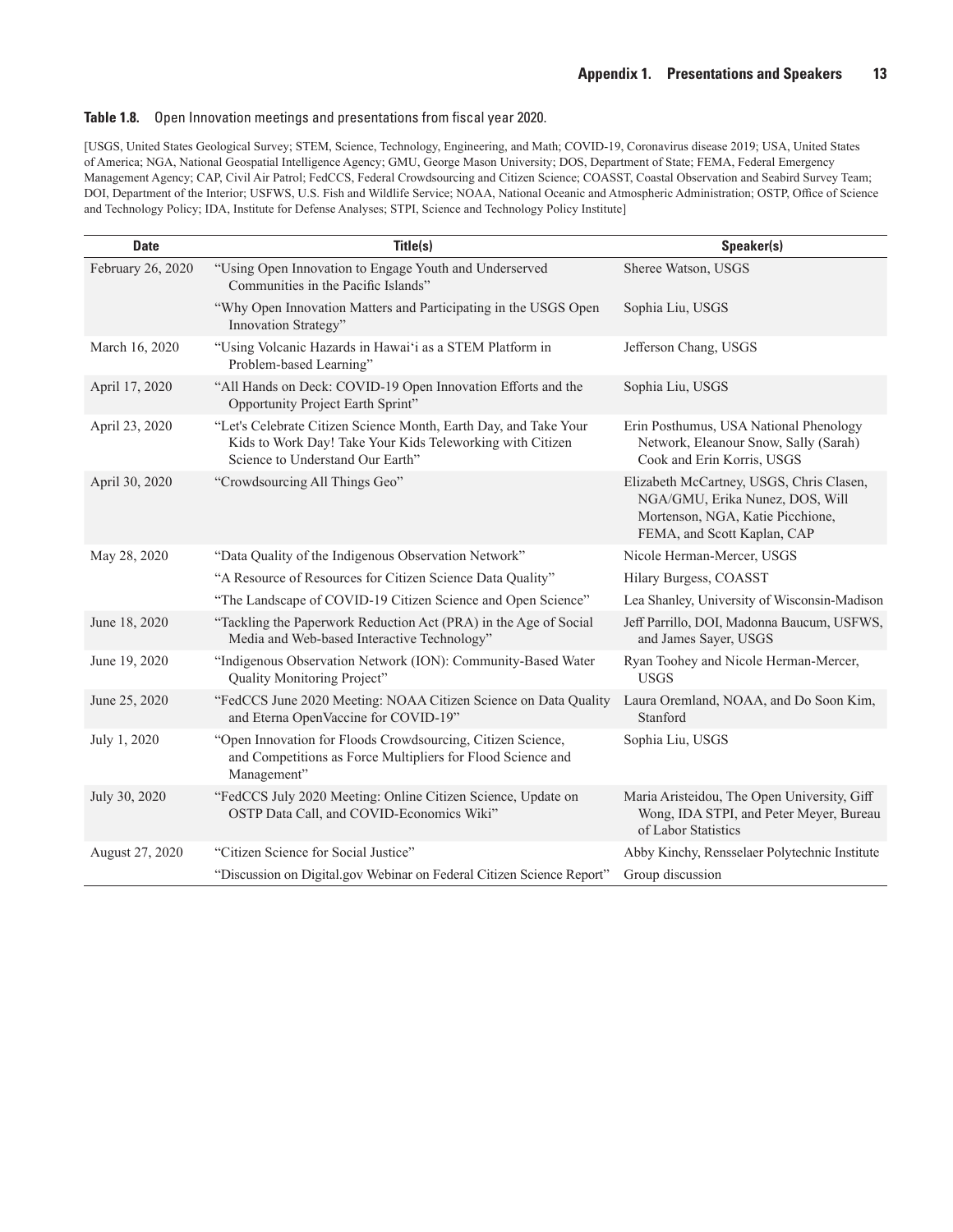#### **Table 1.9.** Risk meetings and presentations from fiscal year 2020.

[USGS, U.S. Geological Survey; FY, Fiscal Year; RFP, Request for Proposals, HERA; Hazard Exposure and Analytics Tool; DOI, Department of the Interior; USFWS, U.S. Fish and Wildlife Service]

| <b>Date</b>        | Title(s)                                                                                                                                                                                                                                       | Speaker(s)                                                                                  |
|--------------------|------------------------------------------------------------------------------------------------------------------------------------------------------------------------------------------------------------------------------------------------|---------------------------------------------------------------------------------------------|
| October 17, 2019   | "Process and Results from a Recent Usability Study of the USGS<br>Volcano Hazards Notification System (HANS)"                                                                                                                                  | Carolyn Driedger and Tina Neal, USGS                                                        |
| October 31, 2019   | "Special Meeting-FY20 Risk RFP Informational Webinar"                                                                                                                                                                                          | Risk team                                                                                   |
| November 21, 2019  | "Understanding the Value of Usability and User Experience"                                                                                                                                                                                     | Mike Frame and Sophie Hou, USGS,<br>Rachel Volentine, University of Tennessee,<br>Knoxville |
| December 19, 2019  | "The Burned Area Emergency Response (BAER) Team"                                                                                                                                                                                               | Steve Sobieszczyk, USGS                                                                     |
|                    | "What We Learned at the 2019 Society for Risk Analysis Meeting"                                                                                                                                                                                | Kris Ludwig, USGS                                                                           |
|                    | "Ecological Risk Assessment: Demystifying Our Science to Inform<br>Regulatory Decisions"                                                                                                                                                       | Jeff Steevens, USGS                                                                         |
| January 16, 2020   | "Applying Usability to Web-Tool Design and Development-Using<br>HERA as a Use Case"                                                                                                                                                            | Sophie Hou, USGS                                                                            |
|                    | "Update on the Strategic Hazard Identification and Risk Assessment<br>(SHIRA) Project: Engaging Stakeholders in the Pacific Northwest"                                                                                                         | Emily Brooks and Alice Pennaz, USGS                                                         |
| February 20, 2020  | "Training: Introducing Impact360 and Toolkit360" (1 of 3)                                                                                                                                                                                      | Scott Miles, Impact360 Alliance                                                             |
| March 19, 2020     | "Training: Introducing Impact360 and Toolkit360" (2 of 3)                                                                                                                                                                                      | Scott Miles, Impact360 Alliance                                                             |
| April 16, 2020     | "Training: Introducing Impact360 and Toolkit360" (3 of 3)                                                                                                                                                                                      | Scott Miles, Impact360 Alliance                                                             |
| May 21, 2020       | "Panel Discussion on Communicating Hazard and Risk Science"                                                                                                                                                                                    | Sara McBride, USGS, Kerry Milch,<br>Temple University,<br>Nanciann Regalado, DOI/USFWS      |
| June 18, 2020      | "Quantifying Rock Fall Hazard and Risk to Roadways in National<br>Parks: Yosemite National Park Pilot Project"                                                                                                                                 | Brian Collins, USGS                                                                         |
|                    | "The State of Our Coasts: Coastal Change Hazards Stakeholder<br>Engagement and User Need Assessment"                                                                                                                                           | Juliette Finzi-Hart, USGS                                                                   |
|                    | "Re-visiting Bsal Risk: How 3 Years of Pathogen Surveillance,<br>Research, and Regulatory Action Change Our Understanding of<br>Invasion Risk of the Exotic Amphibian Pathogen Batrochochytrium<br>salamandrivorans (Martel and others, 2013)" | Dan Grear, USGS                                                                             |
|                    | "Communications of Risk—Uranium in Groundwater in northeastern<br>Washington State"                                                                                                                                                            | Sue Kahle, USGS                                                                             |
| July 16, 2020      | "Assessing the Risk of Global Copper Supply Disruption from<br>Earthquakes"                                                                                                                                                                    | Kishor Jaiswal, USGS                                                                        |
|                    | "Cascading Communication: Exploring How Scientific Research<br>Affects Policy and Earthquake Preparedness Communication in<br>Areas of Induced Seismicity"                                                                                     | Sara McBride, USGS                                                                          |
|                    | "Hazard Exposure Analyst Tool (HEAT)"                                                                                                                                                                                                          | Jason Sherba, USGS                                                                          |
|                    | "Ecological Forecasts for Risk Management"                                                                                                                                                                                                     | Jake Weltzin, Alyssa Rosemartin,<br>U.S. National Phenology Network                         |
| August 11-13, 2020 | "Risk Community of Practice Annual Meeting"                                                                                                                                                                                                    | Various presenters                                                                          |
| September 17, 2020 | "Review of 2020 Risk Community of Practice Annual Meeting and<br>Post-Meeting Survey Results"                                                                                                                                                  | Risk team                                                                                   |
|                    | "Simplified Hazard Maps of Cascade Volcanoes: Lessons Learned and<br>Future Directions + Discussion"                                                                                                                                           | Dave Ramsey, USGS                                                                           |
|                    | "Open Innovation Playbook for Risk Project Update"                                                                                                                                                                                             | Sophia Liu, USGS                                                                            |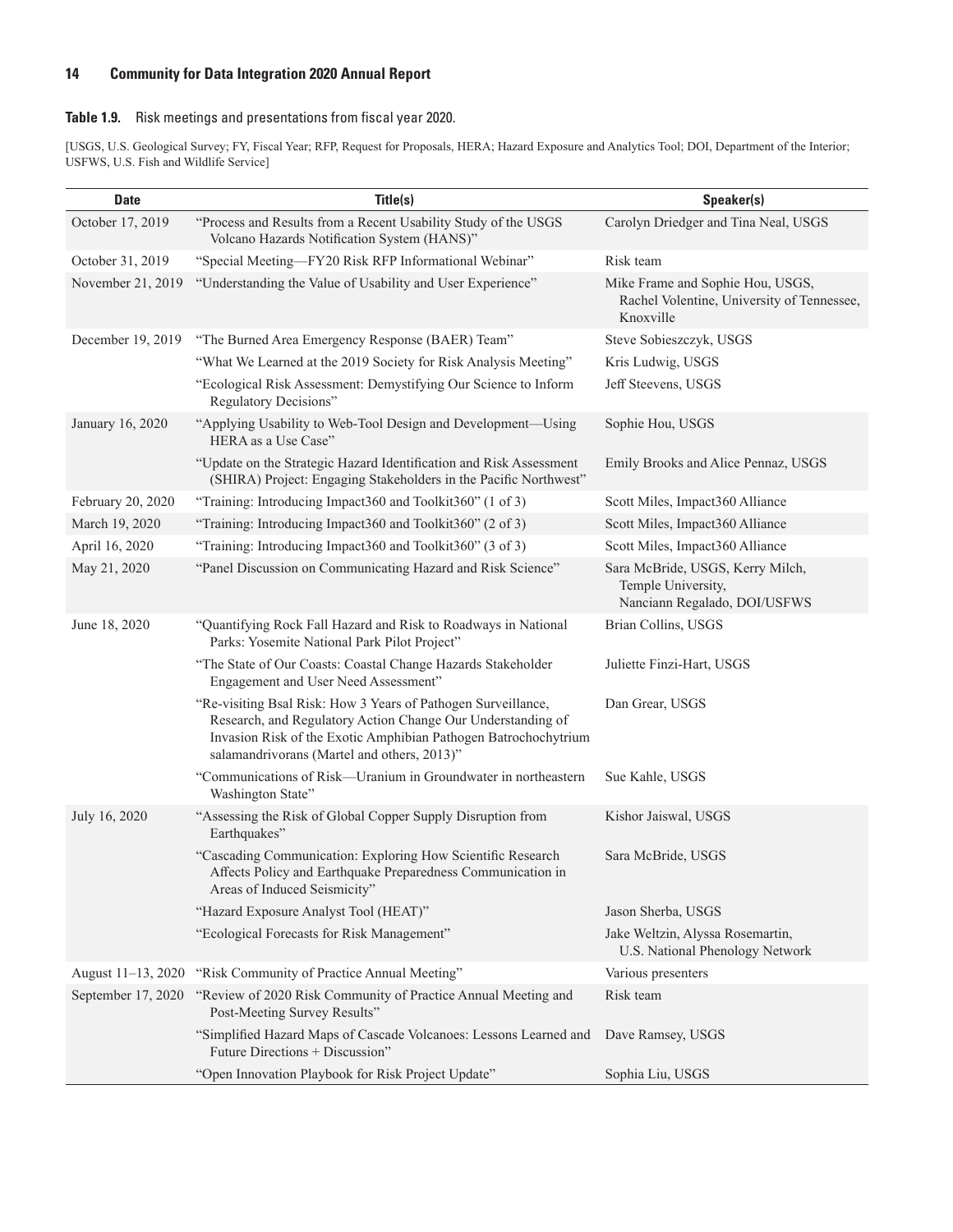#### **Table 1.10.** Semantic Web meetings and presentations from fiscal year 2020.

[USGS, U.S. Geological Survey; FAIR, findable, accessible, interoperable, and reusable; ESIP, Earth Science Information Partners]

| <b>Date</b>     | Title(s)                                                                                                                                                                        | Speaker(s)                                                                                                          |
|-----------------|---------------------------------------------------------------------------------------------------------------------------------------------------------------------------------|---------------------------------------------------------------------------------------------------------------------|
| January 9, 2020 | "Look Together at the Use of Semantic Technology in SemantEco:<br>a Semantically Powered Modular Architecture for Integrating<br>Distributed Environmental and Ecological Data" | Group discussion                                                                                                    |
| March 12, 2020  | "A Practical Example of Semantic Technology in Action: Assessing<br>the Status of Biodiversity in the World's Oceans"                                                           | Sky Bristol, USGS                                                                                                   |
| April 9, 2020   | "Best Practices for Implementing FAIR Vocabularies and Ontologies<br>on the Web"                                                                                                | Daniel Garijo, University of Southern<br>California and Maria Poveda-Villalon,<br>Universidad Politecnica de Madrid |
| May 14, 2020    | "ESIP Project to Use Concept Maps"                                                                                                                                              | Brian Wee, University of Colorado, Denver                                                                           |
| June 11, 2020   | "The Semantic Zoo – Smart Data Hubs, Knowledge Graphs and Data<br>Catalogs"                                                                                                     | Group Discussion                                                                                                    |

#### **Table 1.11.** Software Development topics from fiscal year 2020.

[USGS, U.S. Geological Survey; O365, Office 365; API, Application Programming Interface; CI/CD, Continuous Integration/Continuous Delivery and Deployment; AWS, Amazon Web Services; AI, Artificial Intelligence]

| <b>Date</b>       | Title(s)                                                                          | Speaker(s)                     |
|-------------------|-----------------------------------------------------------------------------------|--------------------------------|
| October 24, 2019  | "Software Release and Inventories"                                                | Eric Martinez, USGS            |
|                   | "CDI Statements of Interest Related to Software"                                  | Aaron Fox and Steve Fick, USGS |
| January 24, 2020  | "Software Policies You Should Know"                                               | Cassandra Ladino, USGS         |
|                   | "O365 Tips and Tricks"                                                            | Group Discussion               |
| February 28, 2020 | "Swagger and Micronaut"                                                           | Jeremy Fee, USGS               |
|                   | "Water Quality Data Portal Example"                                               |                                |
| March 26, 2020    | "Getting Started on the Cloud: Example Workflow for Running USGS<br>Slab2 Models" | Kirstie Haynie, USGS           |
| April 23, 2020    | "FastAPI and You"                                                                 | Brandon Serna, USGS            |
|                   | "Flask versus FastAPI"                                                            | Jeremy Fee, USGS               |
| May 28, 2020      | "Data Warehouse with Redshift (Configuration Management)"<br>Committee Example)"  | Cassandra Ladino, USGS         |
|                   | "ETL (Extract, Transform, Load) with Glue"                                        | Jeremy Newson, USGS            |
| June 25, 2020     | "Using Serverless and GitLab CI/CD to Continuously Deliver AWS<br>Step Functions" | Carl Schroedl, USGS            |
| August 27, 2020   | "Synthetic Data and Build Process for AI Imagery and Deep Learning<br>Methods"    | Daniel Beckman, USGS           |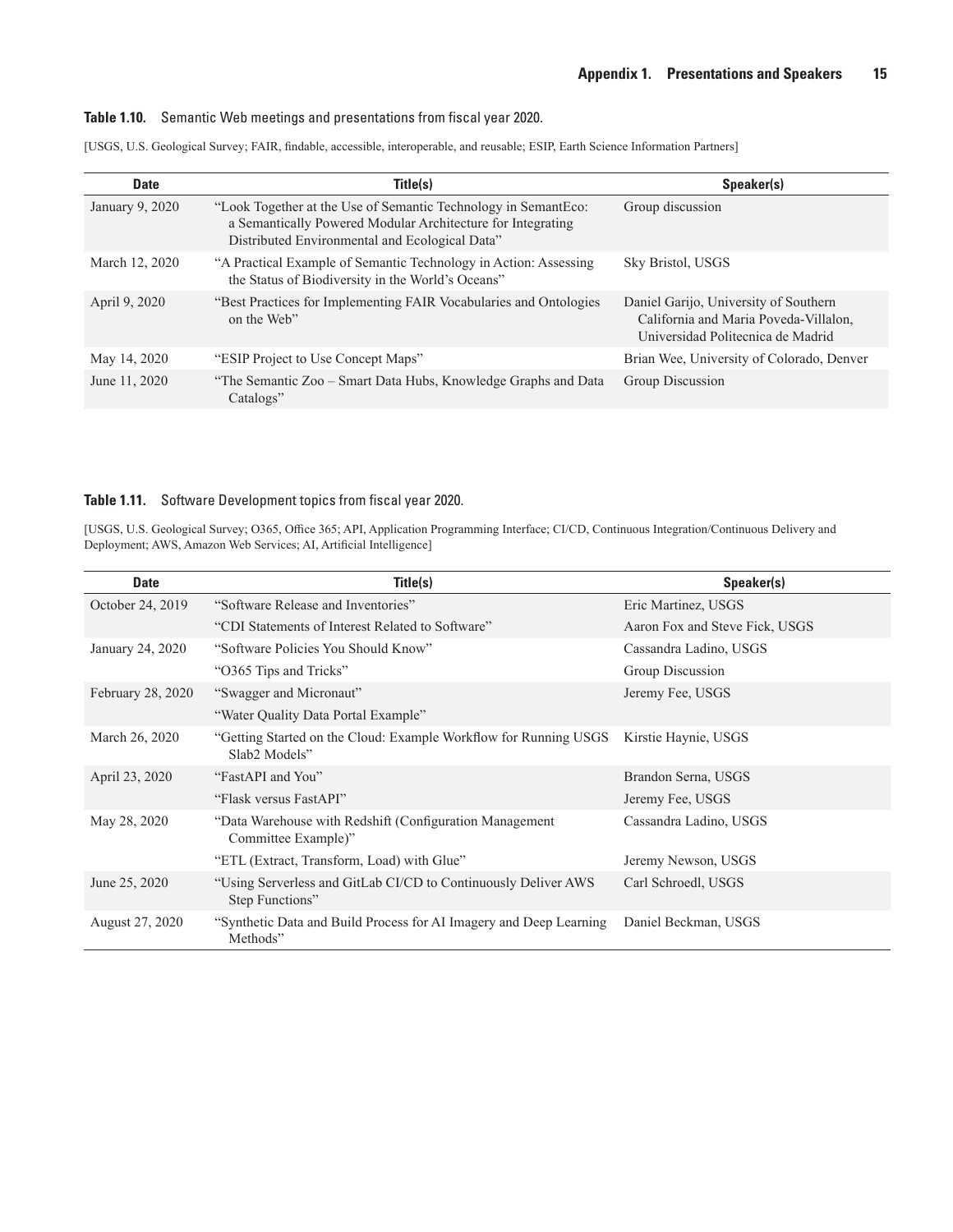#### **Table 1.12.** Technology Stack meetings and presentations from fiscal year 2020.

[USGS, United States Geological Survey; DGGS, Discrete Global Grid System; UCAR, University Corporation for Atmospheric Research; CUAHSI, Consortium of Universities for the Advancement of Hydrologic Science; ESIP, Earth Science Information Partners; ORCID, Open Researcher and Contributor Identifier; SELFIE, Second Environmental Linked Features Interoperability Experiment]

| <b>Date</b>        | Title(s)                                                                                            | Speaker(s)                                                                                    |
|--------------------|-----------------------------------------------------------------------------------------------------|-----------------------------------------------------------------------------------------------|
| October 10, 2019   | "ELFIE: Environmental Linked Features Interoperability<br>Experiment"                               | David Blodgett, USGS                                                                          |
| November 14, 2019  | "Location Integration Project"                                                                      | Shane Crossman and Matthew Purss, Geoscience<br>Australia                                     |
| February 12, 2020  | "Urban Flooding Open Knowledge Network"                                                             | Mike Johnson, University of California, Santa<br>Barbara                                      |
| March 12, 2020     | "DGGS in Action: Provision of Rapid Response During<br>Australian Bushfires and Other Applications" | Shane Crossman and Irina Bastrakova,<br>Geoscience Australia                                  |
| April 9, 2020      | "Unidata Science Gateway"                                                                           | Julien Chastang, UCAR                                                                         |
| May 14, 2020       | "CUAHSI HydroShare Update"                                                                          | Jerad Bales and Anthony Castronova, CUAHSI,<br>Jeff Horsburgh, Utah State University          |
| June 11, 2020      | "ESIP Collaboration Infrastructure 2.0"                                                             | Erin Robinson, ESIP, Ike Hecht, WikiWorks,<br>Lucas Cioffi, QiQo Chat, Sheila Rabun,<br>ORCID |
| August 13, 2020    | "ESIP Summer Meeting Highlights"                                                                    | Group discussion                                                                              |
| September 10, 2020 | "SELFIE and geoconnex us update"                                                                    | David Blodgett, USGS                                                                          |

#### <span id="page-21-0"></span>**Table 1.13.** Usability meetings and presentations from fiscal year 2020.

[CDI, Community for Data Integration; USGS, U.S. Geological Survey; ESIP, Earth Science Information Partners]

| <b>Date</b>       | Title(s)                                                                                                                   | Speaker(s)                          |
|-------------------|----------------------------------------------------------------------------------------------------------------------------|-------------------------------------|
| December 18, 2019 | "Introduction to the Collaboration Area Overview of Usability"<br>Concepts Application of Usability Concepts to CDI wiki"  | Sophie Hou, USGS                    |
| February 19, 2020 | "Choosing Usability Techniques"                                                                                            | Sophie Hou, USGS                    |
| April 15, 2020    | "Meeting the Paperwork Reduction Act"                                                                                      | James Sayer, USGS                   |
| June 24, 2020     | "ESIP—Putting Data to Work—Webinar Series, Usability: How<br>Usability Techniques Can Support Your Scientific Communities" | Sophie Hou, USGS                    |
| August 19, 2020   | "Human-centered Approach and Usability"                                                                                    | Jamie Albrecht, Impact 360 Alliance |